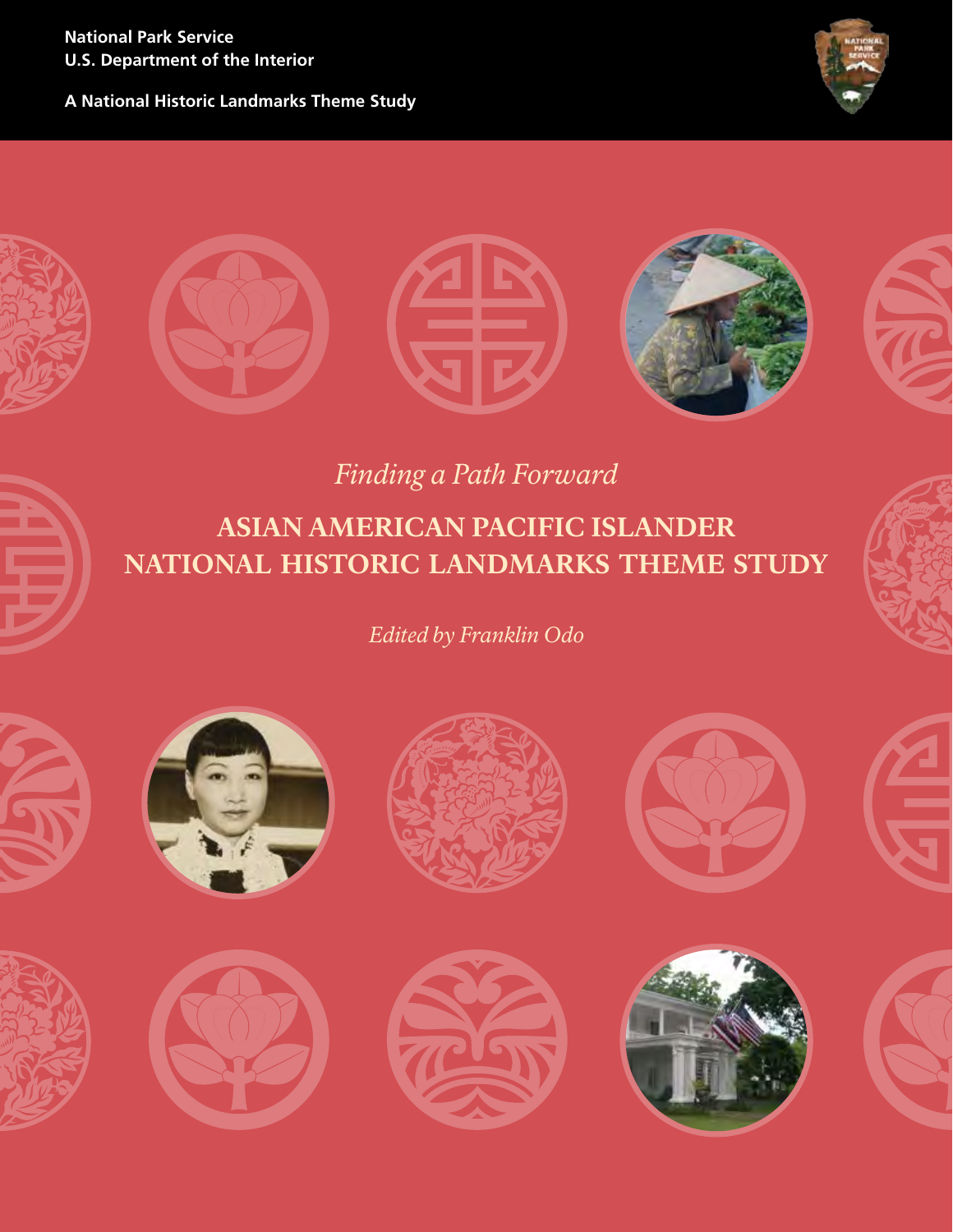

## Use of ISBN

This is the official U.S. Government edition of this publication and is herein identified to GPO<sub>2</sub> certify its authenticity. Use of 978-0-692-92584-3 is for the U.S. Government Publishing

Office editions only. The Superintendent of Documents of the U.S. Government Publishing Office requests that any reprinted edition clearly be labeled a copy of the authentic work with a new ISBN.

#### Library of Congress Cataloging-in-Publication Data

Names: Odo, Franklin, editor. | National Historic Landmarks Program (U.S.), issuing body. | United States. National Park Service. Title: Finding a Path Forward, Asian American and Pacific Islander National Historic Landmarks theme study / edited by Franklin Odo. Other titles: Asian American and Pacific Islander National Historic Landmarks theme study | National historic landmark theme study. Description: Washington, D.C. : National Historic Landmarks Program, National Park Service, U.S. Department of the Interior, 2017. | Series: A National Historic Landmarks theme study | Includes bibliographical references and index. Identifiers: LCCN 2017045212| ISBN 9780692925843 | ISBN 0692925848 Subjects: LCSH: National Historic Landmarks Program (U.S.) | Asian Americans--History. | Pacific Islander Americans--History. | United States--History. Classification: LCC E184.A75 F46 2017 | DDC 973/.0495--dc23 | SUDOC I 29.117:AS 4 LC record available at <https://lccn.loc.gov/2017045212>

For sale by the Superintendent of Documents, U.S. Government Publishing Office Internet: bookstore.gpo.gov Phone: toll free (866) 512-1800; DC area (202) 512-1800 Fax: (202) 512-2104 Mail: Stop IDCC, Washington, DC 20402-0001

ISBN 978-0-692-92584-3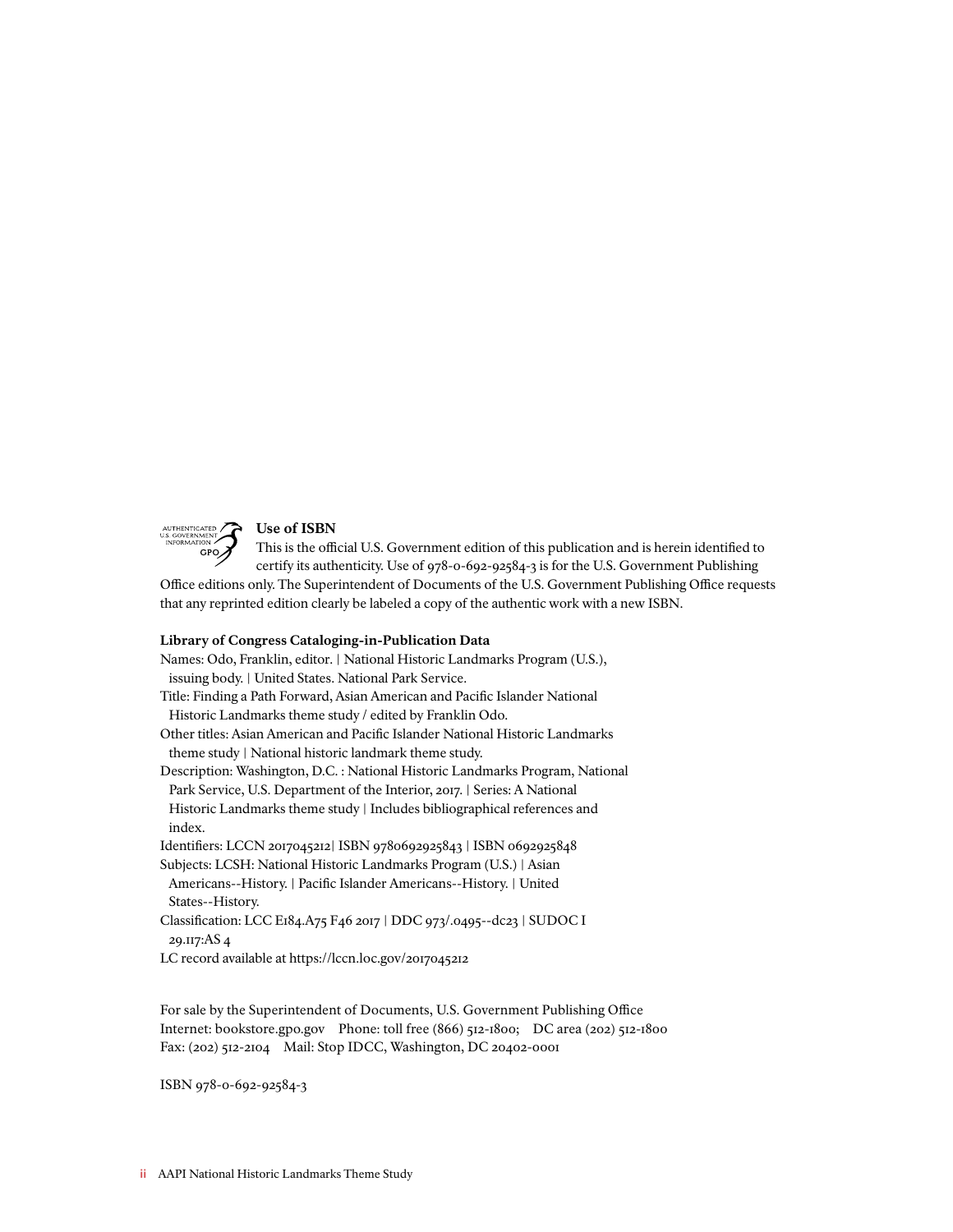# Index

Note: \* after page numbers represent content in figure captions.

#### **A**

abalone industry, 64–65 Abiko, Kyutaro, 150–151 abolitionism, 28 Acapulco, 18–19 acculturation, 5 activism, 9–11, 265–266, 271–283 Asian American women's movement, 279–280 campus, 260–261, 276–277 early organizations, 275–276 grassroots, 41, 274–275 labor, 103–104, 131, 134, 257–258 redressing internment, 280–281 rural, 279 "Serve the People," 277 transnational organizing, 278 urban redevelopment and, 278–279 actors, 261–264 *Adelante*, 20 adoption, 226, 239–240, 296–297, 309–310, 319–320 affirmative action, 336 affordable housing, 278–279 Afghanistan, 3 African Americans citizenship for, 28, 29, 32 end of slavery and, 28 personhood of, 25 racism and, 31, 259 African slaves, 19, 21, 22, 88 Agbayani Village, 257, 279 Aghurubw Warriors, 240\* Agricultural Workers Organizing Committee (AWOC), 131, 279 agriculture, 65–66, 89–90, 91, 131, 143, 148–149, 151, 256 Aguinaldo, Emilio, 32 Ah Louis Store, 369 Akamatsu, Donald Shunji, 182 Alcatraz occupation, 265 *Alfafara v. Fross*, 214 Alien Land Acts, 172, 214, 273, 274, 299 aliens, 24–25, 32–33 Aloha 'Âina, 195

*Aloha Betrayed* (Silva), 1 Amerasians, 9, 294–296 America *See also* United States colonial, 4, 17–19, 22–23 discovery of, 18 American Citizens for Justice (ACJ), 281 American empire, 4–8, 10 American ideals, 361 American Indians. *See* Native Americans "American Progress" (Gast), 26\* American Protection Association, 29 American Samoa, 9, 235, 237, 247 American spirit, 29–30 Angel Island Immigration Station, 1\*, 2, 87, 97-100, 97\*, 286, 354 Anthony, Susan B., 28 anti-Asian violence, 135, 258–259, 281–282, 314, 336 anti-Chinese movement, 94–95 anti-immigration movements, 94–97, 100–104 Antonio, Frank, 136 Aoki, Guy, 264 appropriation, 2 Arabs, 39 Arai, Kichio Allen, 174–175 Arbegast, Mai Haru Kitazawa, 182–183 archaeology, 12, 364–365 archeological research on Asian Americans, 53–84 Asian diaspora, 54–56 Asian material culture, 56–60 Chinatowns, 57–60 gender and sexuality, 69–73 holistic studies, 73–74 Japanese and Japanese Americans during WWII, 66–69 Japantowns, 60 National Register of Historic Places and, 75–76 rural and industrial communities, 60–66 archeological resources, 344–345, 353 architects, Japanese American, 173–184 architecture, 12–13, 361–362 Japanese American, 161–187 in Nikkei communities, 170–173 Arctic Ocean, 37 areas of significance, 349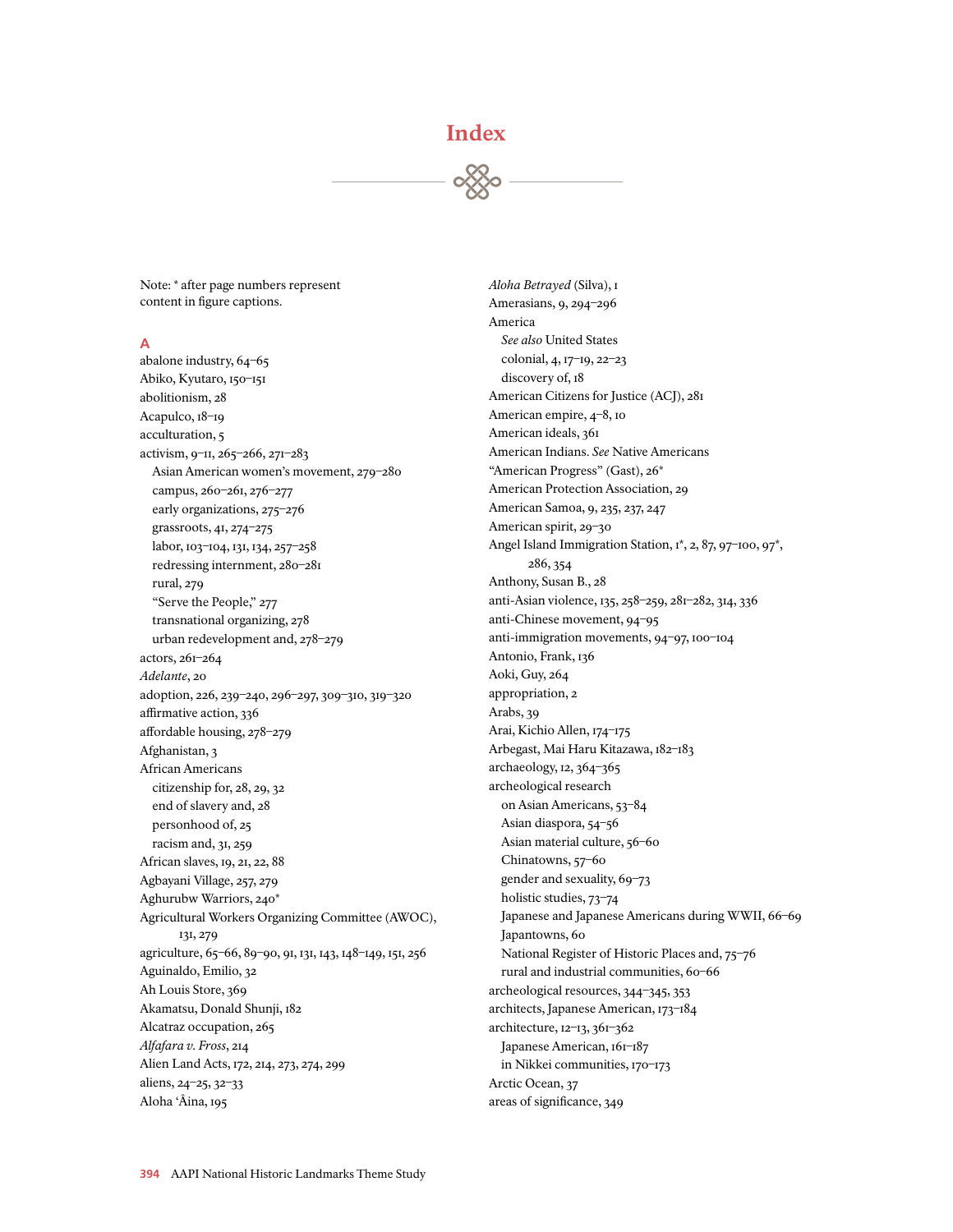Arlington Height citrus groves, 90\*, 91\*<br>arranged marriages, 92 arranged marriages, 92 art forms, 120–121 artifacts, 54, 70, 191–192 arts, 247 Asia, 3, 5, 18, 23–24 *See also specific countries* Asian American and Pacific Americans (AAPA), 4 Asian American businesses, 9, 141–158 analytic frame for preservation, 152–153 Chinese laundries, 59–60 Chinese owned, 90 ethnic communities/enclaves and, 144–147 "magnate" phenomenon and, 150–152 regional economic complexes, 147–149 types of, 144 Asian American communities, 307–324 *See also* ethnic communities/enclaves Asian Indian, 314–316 Chinese American, 308–311 Filipino American, 311–314 formation of, 298–300 Korean American, 319–321 Vietnamese American, 316–319 Asian American Comparative Collection, 54 Asian American Legal Defense and Education Fund (AALDEF), 309, 336 Asian American movement, 231 beginnings of, 331–332 early organizations, 275–276 grassroots, 274–275 Asian American Pacific Islander Heritage Initiative, 391 Asian American Political Alliance (AAPA), 231, 261, 275, 276, 277 Asian Americans Advancing Justice (AAAJ), 336 Asian Americans and Pacific Islanders (AAPI), 2, 35–37 activism by, 265–266, 271–283 archeological research on, 53–84 during Asian exclusion era, 100–104 citizenship of, 25 in Civil War, 29 Cold War and, 7–8, 225–232 communities, 4, 8–9, 12, 111–124 cultural retention/assimilation, 255–268 defined, 3–4 elected and appointed officials, 332–335 electoral growth, 332 emigration routes,  $3^*$ as immigrant workers, 5 incorporation of, 32–33 labor history of, 127–136 labor of, 10 military service of, 212–213, 259–260 as "model minority," 228–229, 273–274, 337

national historic sites and, 127–139 political history, 10–11 political mobilization of, 230–231, 327–338 political organizational infrastructure for, 335 population growth, 307–308, 332–335 resistance by, 9–11, 12 stereotypes of, 36 World War II and, 205–222 Asian Americans for Action (AAA), 275 Asian Americans for Equal Employment (AAFEE), 281 Asian American Theater Company, 263 Asian American women, 279–280 as brides, 293–294 in public office, 331 Asian and Pacific Islander Americans in Historic Preservation (APIAHiP), 392 Asian Community Center (ACC), 277 Asian diaspora, archeology of, 54–56 Asian immigrants, 87–108 *See also* immigrants and immigration; *specific nationalities* as aliens, 25 citizenship for. *See* citizenship community formation by, 298–300 discrimination against, 87–88, 94–97, 100–104, 229, 256, 258, 272–273, 286–288 in early America, 88 exclusion of, 87–88 farming by, 143 growth of, 285–286 labor of, 286–287, 288 post-WWII, 285-304 recruitment of, 288 to U.S., 24, 87–108 women, 89, 100, 215–216, 289–290 Asian Immigrant Women's Advocates, 135 Asian Immigrant Workers Association, 135 Asian Indian communities, 314–316 Asian Law Caucus (ALC), 231 Asian material culture, 56–60, 70–73 Asian Pacific American Labor Alliance, 135, 337 Asian Pacific American Municipal Officials (APAMO), 335 Asian Pacific Americans (APA), 4 Asian Sisters, 280 Asian women, 69–70 *See also* Asian American women Asian Women's Center (AWC), 280 Asia Pacific region, 36 Asiatic Barred Zone, 96, 272, 287 Asiatic Exclusion League, 172 assimilation, 12, 101, 172–173, 255–268 Association for Asian American Studies, 35 Atlantic Ocean, 37–38 atomic bombs, 281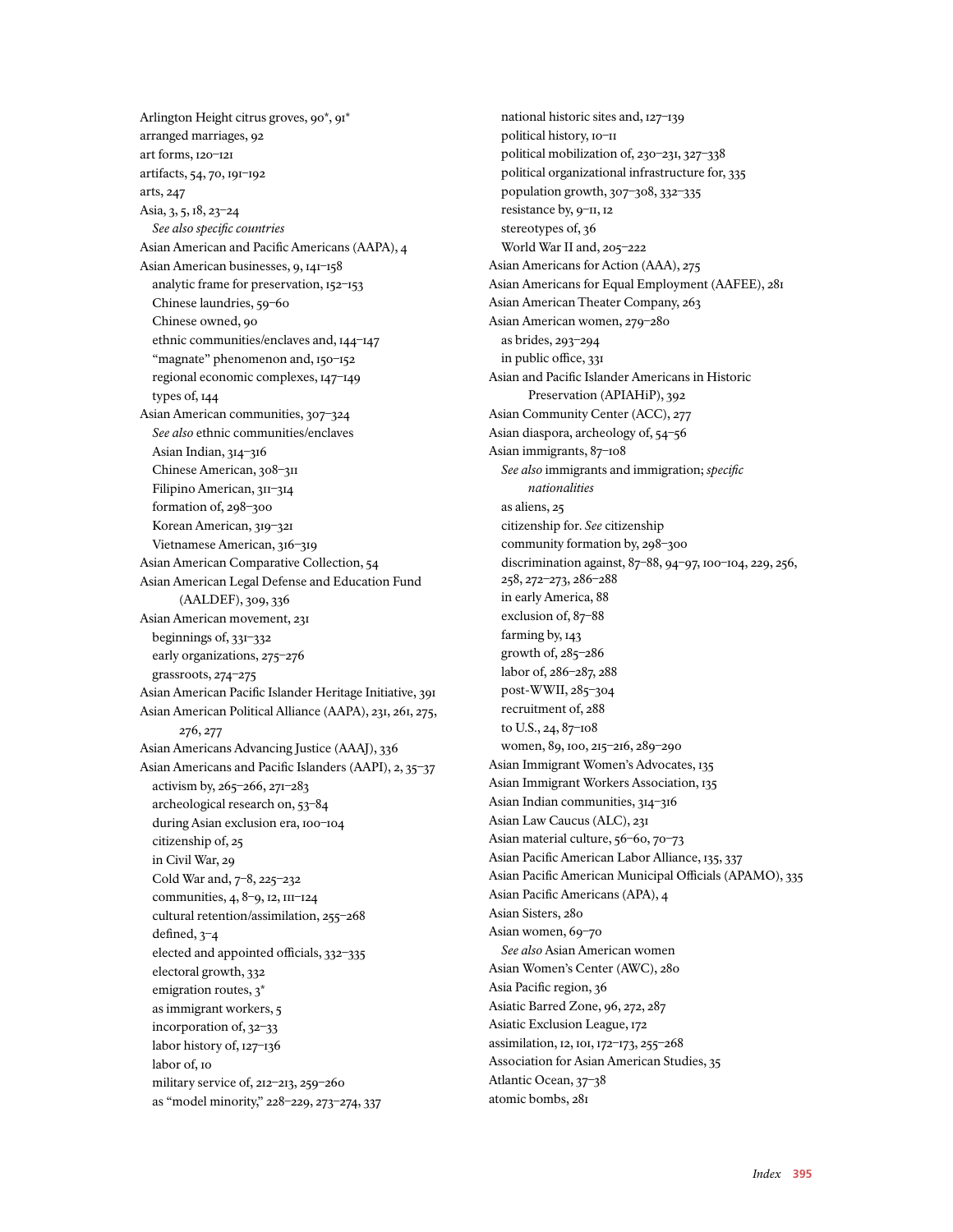Australia, 12, 38 auto industry, 135, 281 Azuma, Eiichiro, 2, 175

#### **B**

Bald, Vivek, 133 Baldoz, Rick, 7 Bank of Manhattan Trust Building, 176\* banks, 143–144, 147 bathhouses, 120 Bayside Cannery, 61\* beauty pageants, 267 Beaux-Arts, 174 bilingual education, 266–267 Billy, Richard K., 240 biodiversity, 37 birthplaces, 366 birthright citizenship, 102–103 blackbirding, 239 Black Lives Matter movement, 259 Black Panthers, 260, 277 Black Power movement, 260, 265, 274 boat people, 291, 316 Bodie Historic District, 126\*, 355–356 Bok Kai Temple, 13\*, 370 Bordallo, Ricardo J., 238 Boston Tea Party, 23, 130 brain drain, 288 brides, 92, 96\*, 99, 215, 216, 226, 272, 293–294, 319 Britain, Opium Wars and, 20, III British East India Company, 23 British Empire, 4, 20, 22, 111 British West Indies, 21 Broadway musicals, 263–264 Brown, H. Rap, 275 Brown, Rebecca, 29 Brown, William, 29 Buck, Pearl S., 360–361 Buddhism, 117, 171, 173 Buddhist Churches of America (BCA), 171 Buddhist temples, 168, 170–171, 174–175 Buell, Evangeline Canonizado, 312 buildings, 345 moved, 366 Bulosan, Carlos, 227\*, 313 Bunker, Christopher, 29 Burgess, John, 31 burial sites, 68–69, 366 Burlingame Treaty, 286 Bush, George W., 332, 333 businesses, Asian American, 9, 141–158 business networks, 112, 115, 116, 119 butchering practices, 72–73

# **C**

CA+T, 313 Cabatit, Irineo, 274\* California, 27, 36, 300 agriculture, 131, 151, 256 gold rush, 27, 36, 57, 256 Los Angeles, 18, 133, 143, 144\*, 149, 214–215 mining camps, 12 Monterey Bay, 147–148, 152 politics in, 330, 334 Sacramento, 57–58 San Francisco, 101, 131, 132, 276–277, 370–371 California Alien Land Law, 133 California Flower Market, 149 "called immigrant" system, 91–92 Cambodian Americans, 146 Cambodian refugees, 291, 292, 293, 298 Camp Amache, 67, 357–358 Camp Pendleton, 9, 290–291 campus activism, 260–261, 276–277 Canada, 12, 96 canneries, 114, 142 canoes, 42–43 capitalism, 30, 89–90, 111, 131 Caribbean Monroe Doctrine and, 30 plantations, 20, 21, 32, 88 U.S. in, 32 cartographies, 37–38 celebrities, 261 cemeteries, 68–69, 366 Centennial Exposition (1876), 163–164 Central Intelligence Agency (CIA), 292 Central Pacific Railroad, 12, 89 Central Utah Relocation Center, 7\* ceramics, 54, 58, 66 Chafee, Adna Romanza, 31 chain migration, 230 Chamorro people, 5\*, 10, 197–198, 235, 239, 240, 245 Chan, Charlie, 228 Chan, Wilma, 332 chants, 191 Chao, Elaine, 333 Charr, Easurk Emsen, 272–273 Chavez, Cesar, 257, 279, 331 Chen, Christine, 335 *Cherokee Nation v. Georgia*, 31 Chicago, 29 Chicago World's Fair, 163-164, 164\* Child Citizenship Act (2000), 297 children adoption of, 226, 239–240, 296–297, 309–310, 319–320 Amerasian, 9, 294–296 orphans, 226, 296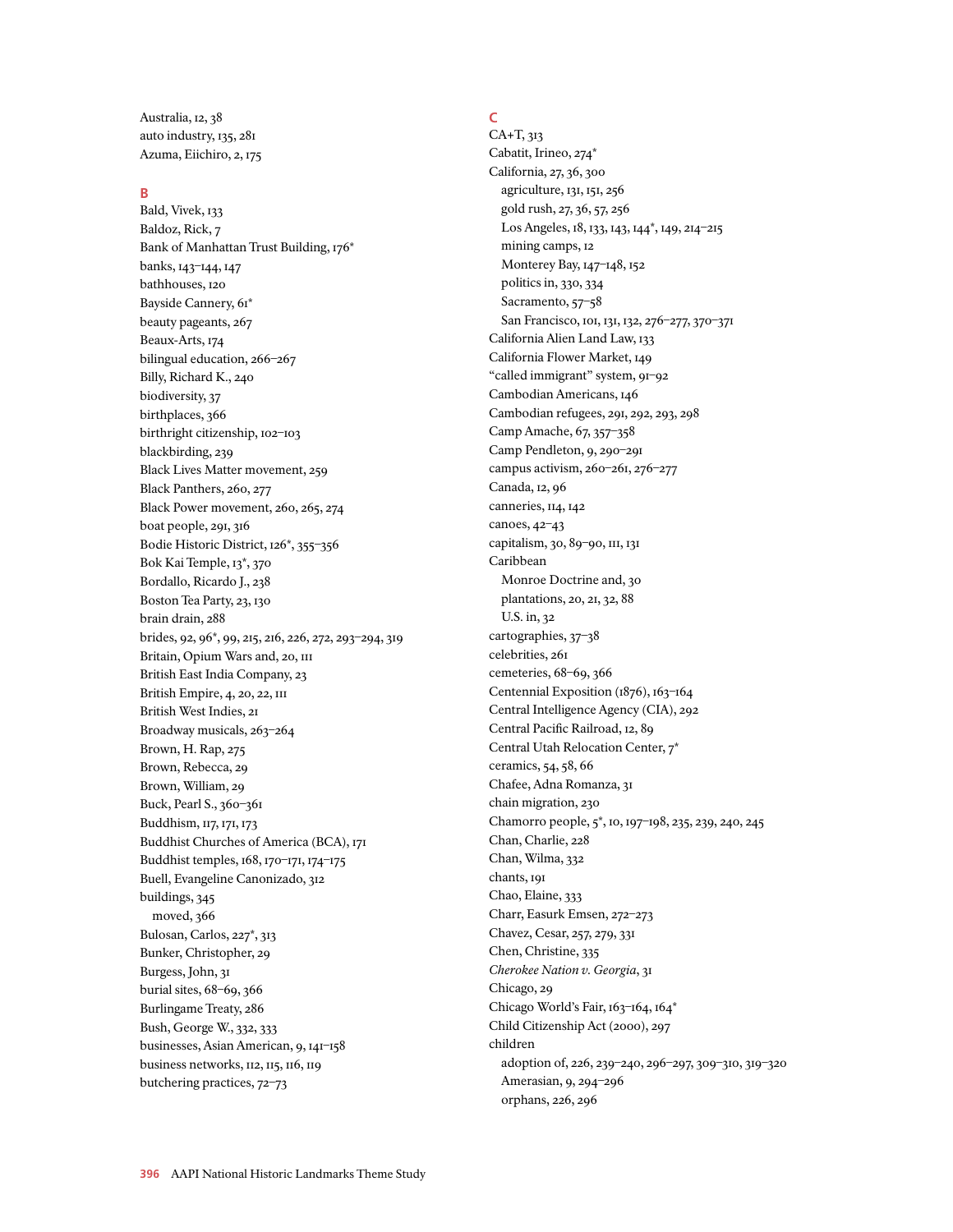Chin, Vincent, 135, 258, 281, 336 China, 3, 8 communist, 226 instability in, 88–89 one-child policy, 297 open-door policy, 32 Opium Wars, 20, 111 as source of labor, 20–21 trade with, 23–24, 27–28, 32, 39, 130 China Doll, 121 Chinatowns, 54, 56–60, 62\*, 74–75, 101, 134–135, 145, 145\*, 152, 275–276, 308–309, 332, 370–372 Chinese Alien Wives of American Citizens Act, 215 Chinese American archaeology, 12 Chinese American Citizens Alliance (CACA), 119, 336 Chinese American resources, 367–373 Chinese and Chinese Americans, 9, 54 *See also* Chinese immigrants business run by, 143–144 in Civil War, 29 Cold War and, 7–8 communities of, 100–101, 308–311 forced labor of, 19, 20\*, 21 growth of population, 100 in maritime industries, 64–65 social networks, 59–60 during WWII, 212, 214 Chinese Association, 115\* Chinese associations, 115 Chinese cemeteries, 68–69 Chinese Communist Party, 7–8 Chinese Confessions Program, 227 Chinese Consolidated Benevolent Association, 115\*, 119 Chinese diaspora, 12, 54, 56 Chinese Exclusion Act (1882), 5, 7, 29, 94–95, 98, 113, 129, 272, 287, 308 Chinese for Affirmative Action (CAA), 336 Chinese Hand Laundry Association, 258 Chinese Historical Society of American (CHSA), 310 Chinese immigrants, 5, 7, 8, 12, 18, 54, 88–90 after 1965, 288 Angel Island and, 98–99 to Caribbean, 88 construction by,  $118 - 119$ discrimination against, 94–95 entrepreneurs, 150 exclusion of, 5, 7, 29, 94–95, 98, 113, 272–273, 287 farmers, 65–66, 90 during gold rush, 88 Irish and, 28–29 labor of, 88–90 in Mexico, 18–19 miners, 63–64, 72–73 motivations of, 286

railroad workers, 61–63, 89, 129, 134, 257 schools, 147 women, 89, 90, 100 Chinese laundries, 59–60, 258 Chinese medicine, 70, 72 Chinese New Year, 308 Chinese porcelain, 23, 23\*, 56 Chinese Railroad Workers in North America Project, 61 Chinese Revolution (1911), 88 Chinese Six Companies, 115\* Chinese War Brides Act (1946), 293 Chinese War Relief Association, 212 Chon, Charles, 259 Chop Suey Circuit, 121 Chow, Ruby, 331 Choy, Catherine Ceniza, 9 Christianity, 40, 116, 130, 173 Christian missionaries, 26, 40, 130, 286 Chu, Judy, 332 cinemas, 120 cities Chinatowns in, 57–60 growth of, 132 immigration to, 29 Japantowns in, 60, 184–188 Citizens Committee to Repeal Chinese Exclusion (CCRCE), 214 citizenship, 24, 25, 28, 32–33, 98, 272–273 barriers to, 272–273, 287 birthright, 102–103 lawsuits, 102–103 civic associations, 119–121 civic participation, 271–283 Civil Liberties Act (1988), 281, 332 civil rights, 29, 335–337 Civil Rights Act (1866), 28 Civil Rights Act (1875), 31 Civil Rights Act (1991), 136 civil rights movement, 231, 260–261, 262, 265, 266, 276, 287, 331 Civil War, 28–29, 259 Clark, William, 26 Cleaver, Eldridge, 275 Clinton, Bill, 136, 332 coins, 56 Cold War, 7–8, 36, 194, 198, 225–232, 273–274, 287–288 college education, 216 Collins, Wayne, 211 colonialism, 8, 17–19, 40, 116 English, 22–23 indigenous peoples and, 12 internal, 11 in Pacific Islands, 36, 37, 244–245 power relations and, 1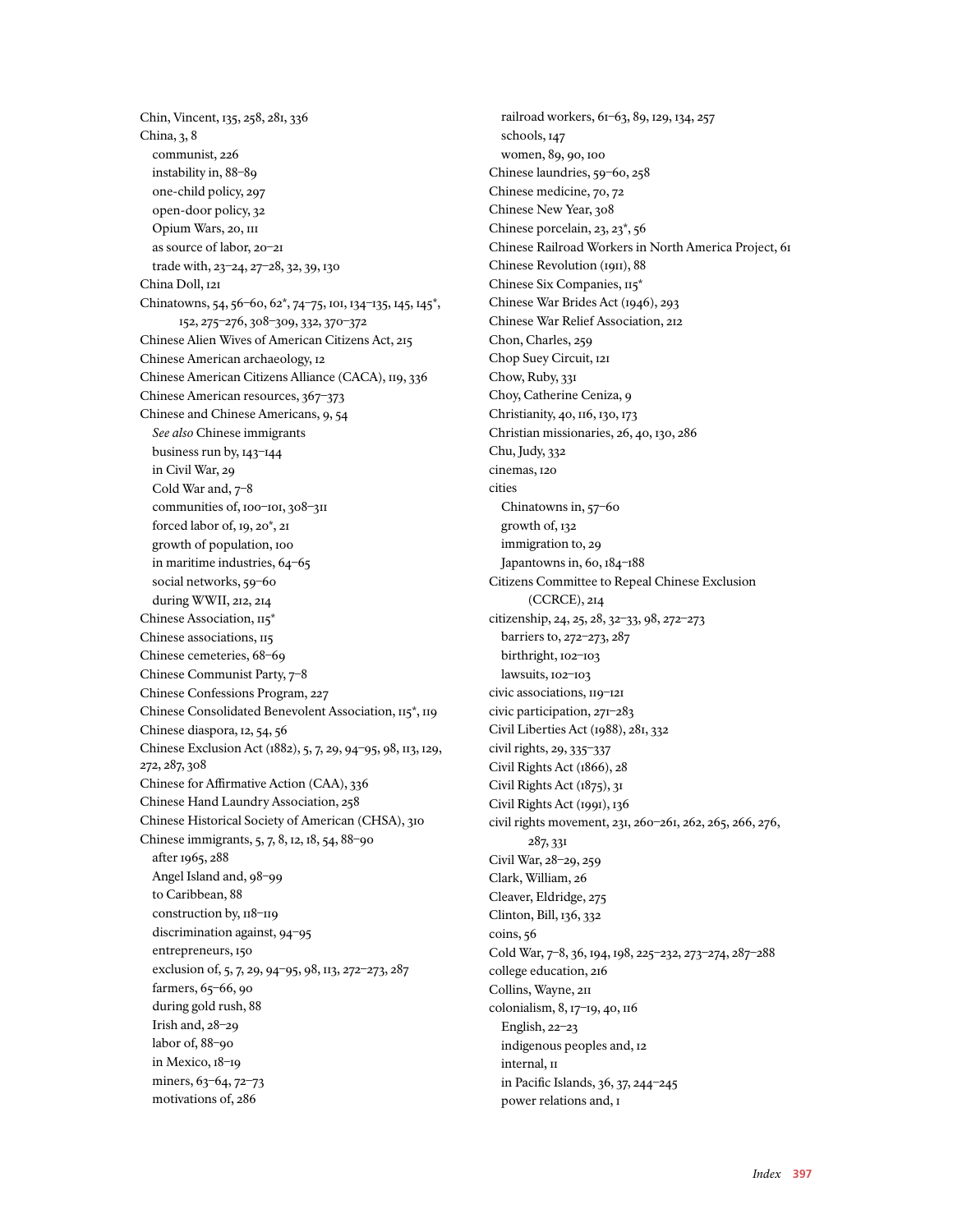Colorado River Relocation Camp, 134, 134\* Columbus, Christopher, 18, 21 comfort women, 216 commemoration, 74–75, 247 commemorative properties, 367 commercial culture, 120–121 Commission on Wartime Relocation and Internment of Civilians (CWRIC), 280 Committee Against Anti-Asian Violence (CAAV), 281, 336–337 Committee Against Nihonmachi Eviction (CANE), 278 Committee of Safety, 193 communism, 226–227 *See also* Cold War Communist Party of the Philippines, 227, 278 Communities, ethnic, 298–300 communities, 4, 8–9, 12, 111–124 Asian American, 298–300, 307–324 Asian Indian, 314–316 Chinese, 54, 56, 57–60, 74–75, 101, 145, 308–311, 370–372 civic and political associations, 119–121 ethnic, 133, 144–147 Filipino, 9, 102, 149, 311–314 formation of, 36, 298–300 Japanese, 101, 133 Korean, 9, 101–102, 146, 319–321 migration networks and, 112–114 Nikkei, 170–173 social, mutual aid, and spiritual institutions,  $\text{II}_4$ - $\text{II}_7$ South Asian, 102, 146 Southeast Asian, 9 urban, 133 Vietnamese, 133, 316–319 community organizations, 337 community spaces, 130–132 Compromise of 1850, 27 Congressional Asian Pacific American Caucus (CAPAC), 332, 335 construction industry, 172 construction projects, 118–119 consumer goods, 70 containment doctrine, 226–227 "Continuous Journey" order, 96 Cook, James, 25, 26 coolie-ism, 19, 21 coolies, 88 Costa Rica, 21 cotton, 19 counter narratives, 133–135 creation stories, 242 criminal organizations, 146 Cuba, 10, 21, 30, 31, 32, 88 cultivation techniques,  $118$ <sup>-119</sup> cultural heritage, of Pacific Islanders, 235–252

cultural histories, of Pacific Islanders, 42–44 cultural retention, 11–13, 255–268 culture during Cold War, 227–228 commercial, 120–121 Japanese, 101, 163–164 material, 56–60, 70–73 pop, 261–265 youth, 267

## **D**

Daly City, 149, 312 Danico, Mary Yu, 12 Daniels, Roger, 209 Das, Tarak Nath, 120 Davidson, J.O., 8 Dawes Act, 32 Dayal, Har, 120 Declaration of Independence, 23 decolonization, 37, 40–41 Delano Grape Strike, 257 De Mars, Venron Armand, 178–179 democracy, 29, 88 Democratic Party, 216 deportations, 298 "Destiny's Child," 29–31 Development, Relief, and Education for Alien Minors (DREAM) Act, 298 Dewey George, 30–31 DeWitt, John L., 208 Diasporic Vietnamese Artists Network (DVAN), 318 discrimination, against immigrants, 87–88, 94–97, 100–104, 229, 256, 258, 272–273, 286–288 Displaced Persons Act (1948), 290 districts, 346, 362–363 Domingo, Silme, 136, 278 Domoto, Kaneji, 167, 169 Domoto, Kantero and Motonoshin, 166 Domoto, Toichi, 166–167 Donaldson, J. O., 258 Donner Party, 72–73 *Dred Scott* decision, 29, 32 drug trade, 146 Dubrow, Gail, 12 Dumont d'Urville, Jules, 37 Dunn, James, 24 Duyungan, Virgil, 335\*

# **E**

East Indies, 39 Ebens, Ronald, 258, 281 economy, 256–261 education, 40, 102, 266–267, 272 elected officials, 231, 331, 332–335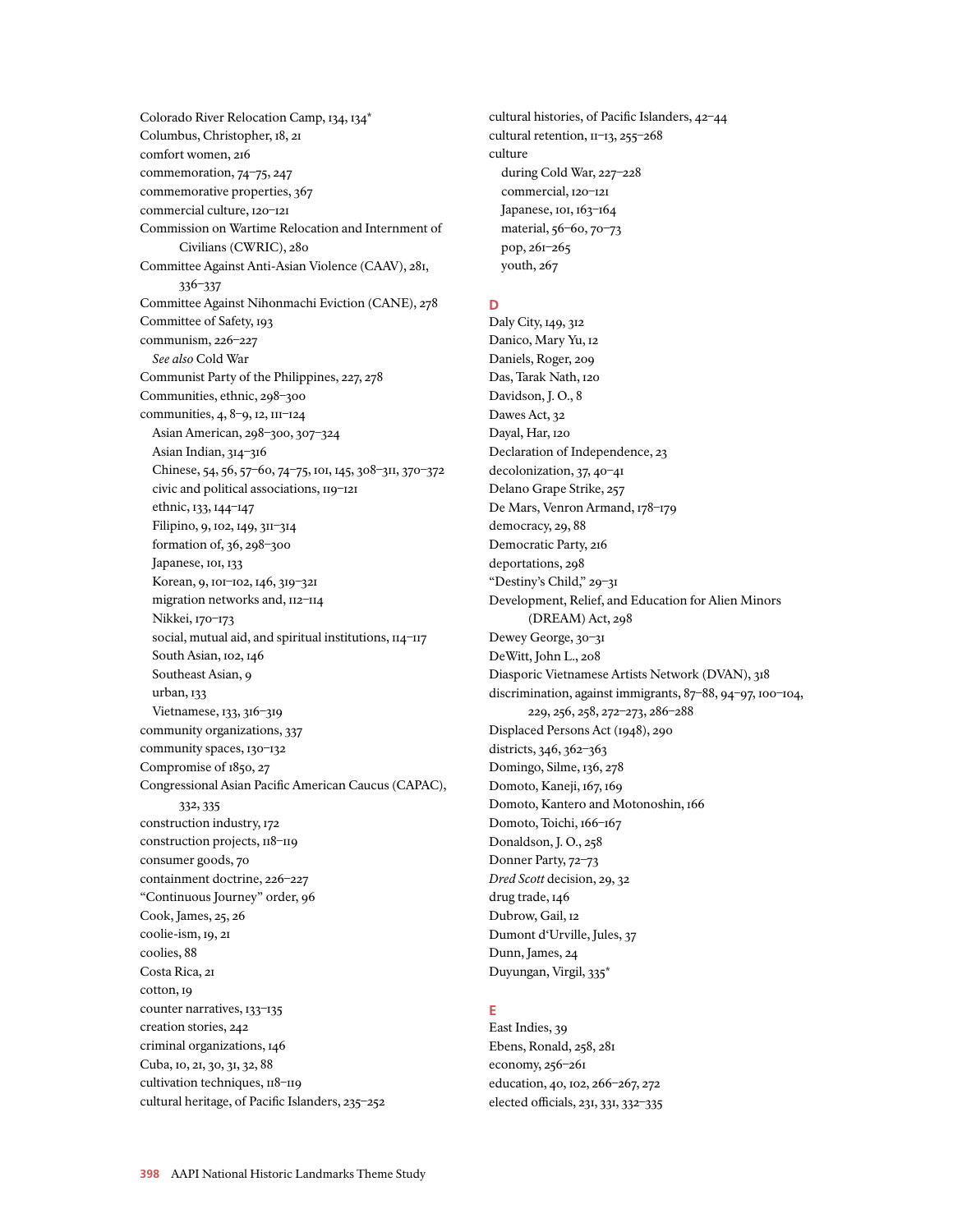elections, 9 electoral growth, 332 Elgin Air Force Base, 9, 291 *Elk v. Wilkins*, 32 Embrey, Sue Kunitomi, 280 employment opportunities, 214 *Empress of China*, 23–24 Eng, Raymond, 330 English colonies, 22–23 English First, 267 English language, 266–267 Enlightenment, 37 entertainment, 120–121, 143 entrepreneurs, 9, 150–152, 153, 289, 320 epochal chronologies, 38–42 ethnic communities/enclaves, 133, 144–147, 298–300 *See also* Communities Chinatowns, 54, 56–60, 62\*, 74–75, 101, 145, 370–372 Japantowns, 60, 184–188, 375–376, 377 Korean, 146 ethnic studies,  $II^*$ ethnocentrism, 5 Eugene J. de Sabia, Jr., Teahouse and Tea Garden, 375 European Americans, 5 European exploration, 17, 18, 25, 39–40 Executive Order 9066, 7, 208, 256, 259, 267 expansionism, 23, 26–28 *Ex parte Endo*, 211

## **F**

Fabie, Ramon, 18 Families with Children from China (FCC), 309 family reunification, 230, 289 family structures, 91-92 Farmer, James, 275 farmers, 65–66, 90, 119, 143, 148–149, 151, 166, 208 Federated States of Micronesia (FSM), 236 femininity, 70 Festival of Pacific Arts, 247 Fiancee's Act, 215 15th Amendment, 28 Fiji, 3 Filipino Agricultural Laborer's Association (FALA), 104 Filipino American National Historical Society, 313 Filipino Community Hall, 378 Filipino Labor Union (FLU), 103–104, 134 Filipinos and Filipino Americans, 5, 8, 31, 88, 93–94, 132 in Civil War, 29 communities, 9, 102, 149, 311–314 discrimination against, 97 immigration by, 18, 100, 113–114, 287, 311 labor activism, 103–104 mixed heritage, 312 nurses, 290, 312

resources, 378 sailors, 114 small businesses of, 145–146 social clubs,  $115$ –116 workers, 258 during WWII, 208, 212 Fillmore, Millard, 27 films, 121, 261–262 financial institutions, 143–144, 147 First Transcontinental Railroad sites, 379–380 fisheries, 114, 258 *Flower Drum Song*, 262 Fong, Hiram, 329 Fong Eu, March, 331 Fong Won Herb Company Building, 368 Forbidden City Nightclub, 368 forced labor, 19–22, 88 Fort Chaffee, 9, 290 Fort Indiantown Gap, 9, 291 Forty Acres, The, 279, 356–357 442nd Regimental Combat Team, 209, 259, 281 14th Amendment, 25, 28, 29 France, 40 fraternal organizations, 116, 329 French Polynesia, 40 Friendship Society, 119–120 Friends of Freedom for India, 120 frontier, 29–30 Fuji-kan theater, 121 Fujita-Rony, Dorothy, 10 Fu Manchu, 228 funerals, 68–69 fur trade, 25

## **G**

Gadar Movement, 192 gambling halls, 120 gaming, 60 gangs, 146 gardens Chinese, 66, 142–143 Japanese, 165–170 garment workers, 135, 257 Gast, John, 26 Gee, Emma, 275 gender, 25, 28, 69–73, 215, 279–280 genealogy of place, 191–192 genocide, 31 Gentaro, 168 Gentlemen's Agreement, 95–96, 272, 287, 319 gentrification, 309 geography, 37–38 geo-politics, 36, 226–227 George Nakashima Woodworkers Complex, 359–360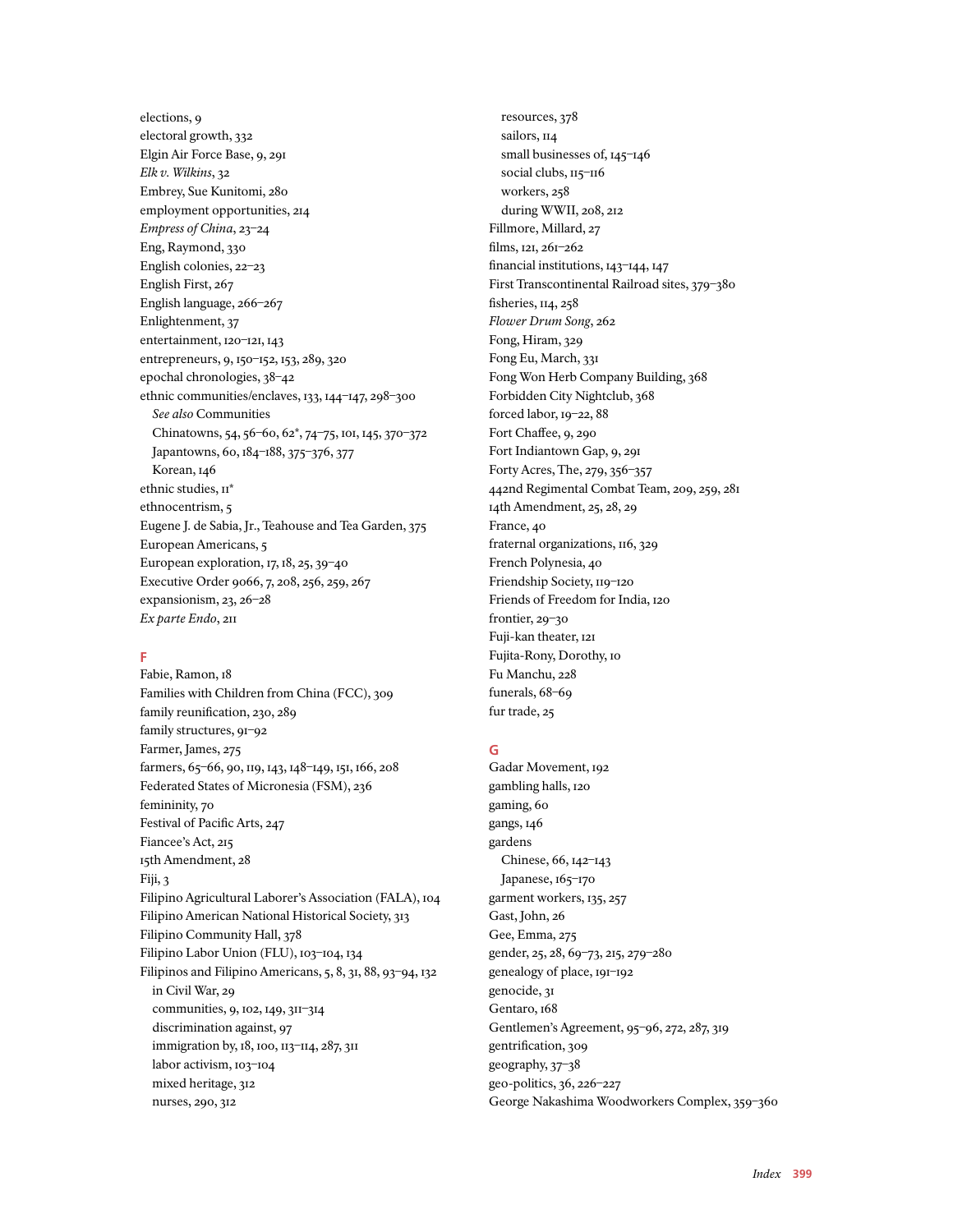Geron, Kim, 10 Gerry's, 149 Ghadar Party, 120 G.I. Bill, 216 *Gidra*, 279–280 Gilroy Yamato Hot Springs, 170, 375 Gin Lin Hydraulic Mining Site, 373 Goethe, Charles M., 207 gold mining, 63–64 gold rush, 27, 36, 57, 88, 256 "gook" discourse, 226, 281 Government House, 357 Graham, Charles, 8 "Grain of Sand, A," 264 Granada Relocation Center, 67, 357–358 grassroots activism, 41, 274-275 graves, 366 Great Depression, 134 Great Sugar Strike, 257 Greene & Greene, 161 Guam, 3, 5\*, 8, 10, 17, 31, 32, 36, 132, 192, 195–198, 235, 237, 238, 247 Guamanians, 36 Guan, Yuan, 21 Guangdong Province, 21 Guantanamo Naval Station, 32 *guanxi*, 58 Gulch Site, 64

## **H**

H-1B visas, 288 Hagiwara, Makoto, 165 Haley, Nikki, 334 Hall, George, 25 Hall, Lisa Kahaleole, 2 Hanamura, Robert, 180–181 Hand Laundryman's Alliance, 329 Harada House, 355 Harlins, Latasha, 259 Hart-Celler Immigration Act, 230, 274 hate crimes, 258–259, 281–282 Hawai'i, 3, 17, 32, 36 annexation of, 5, 6, 23, 32, 193–194, 240 conquest of, 25–26 Democratic Revolution of 1954, 274 Great Sugar Strike, 257 Japanese Americans in, 207–208 Japanese immigrants in, 172 Kalama Valley, 279 Kanaka Maoli, 10-11 Kanaloa Kaho'olawe, 193–196 map of, 190\* martial law in, 207 music of, 265

nationalist movements, 101 Okinawan community, 212 politics in, 329 rebirth of, 195–196 republic of, 193–194 sovereignty, 195 state of, 40 sugar plantations, 113, 131 Hay, John, 30, 32 Hayakawa, S. I., 276, 334 Heard, Augustine, 24 Hearn, Lafcadio, 8, 258 He Ko'ihonua no Kanaloa Kaho'olawe, He Moku, 201–203 heritage hikes, 198 heritage tourism, 74–75 Hernandez, Amado, 227 Hindu invasion, 96–97, 100 Hinduism, 117 Hindustani Welfare and Reform Society, 116 Hing, Alex, 275 Hirabayashi, Lane, 9 *Hirabayshi v. United States*, 210–211 Hirono, Maizie, 334 Hiroshima, 281 historical ethnography, 73 Historic Filipinotown, 378 historic preservation, II-13, 74-75 in Pacific Islands, 246–247 historic preservation offices (HPOs), 247 Hokukano-Ualapue Complex, 364 holistic studies, 73–74 Hollywood films, 261–262 Holt, Bertha and Henry, 296 homelands, 237–238 Hong Kong, 20, 21 Ho-o-Den, 163-164 hotels, 144, 151, 153 Huerta, Dolores, 257, 279, 331 *huiguan*, 115 Huilua Fishpond, 364 Hukbalahap (Huk) movement, 227 human settlement, 42 human smuggling, 146 Huston, John, 29 "hyper-selectivity" regime, 230

## **I**

Ichioka, Yuji, 172, 275 Idaho, 27 I-Hotel campaign, 278–279, 313, 332 Iijima, Kazu, 275 Imada, Kinjo, 179–180 "immigrant acts," 102–104 immigrants and immigration, 5, 7, 8, 36, 87–108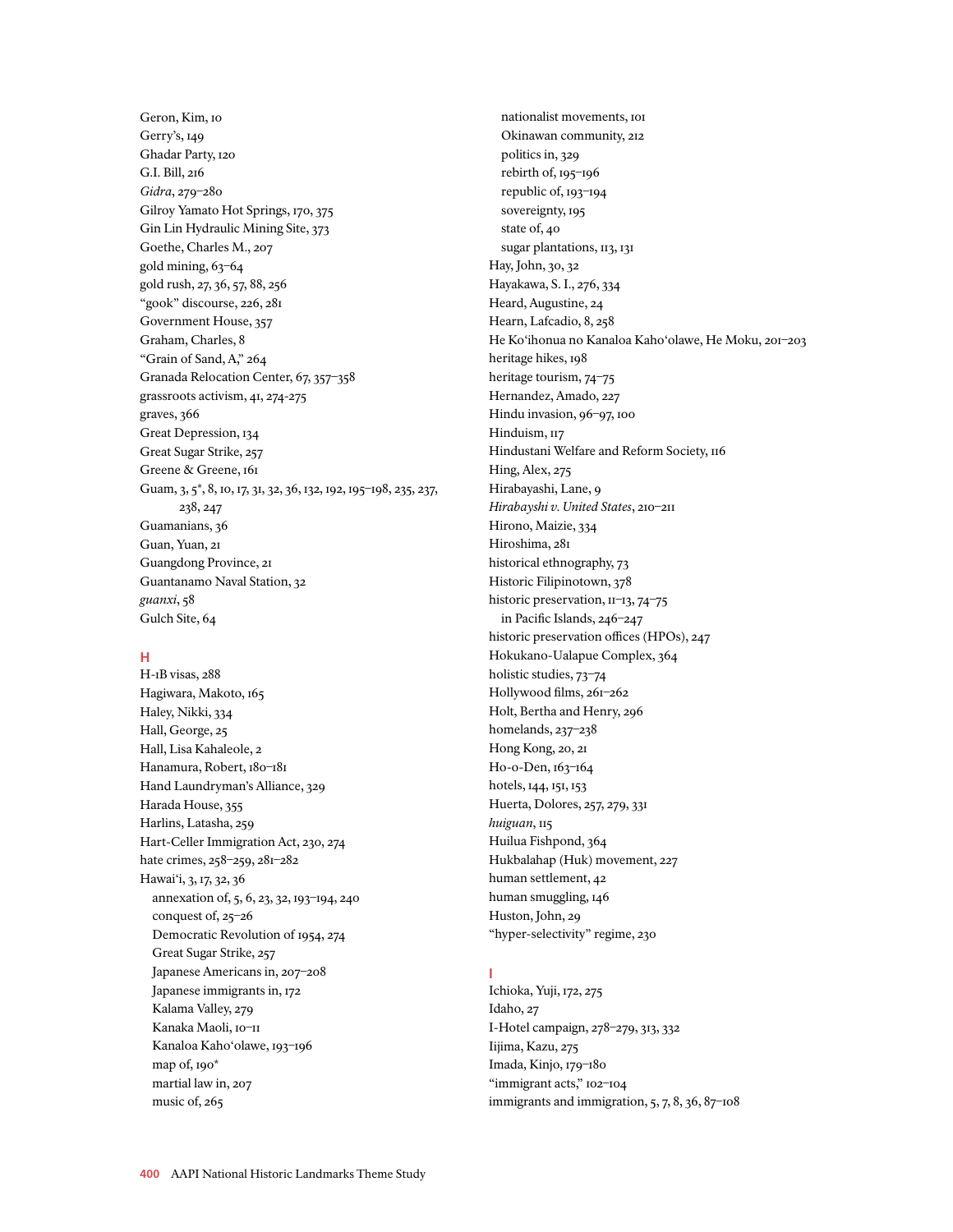*See also specific nationalities* assimilation, 101 citizenship for, 28, 32–33, 98, 102–103 communities and, 8–9 discrimination against, 87–88, 94–97, 100–104, 113, 272–273, 286–288 diversity of, 9 fear of, 29 global streams of, 112 hostilities faced by, 12 labor of, 10 laws, 5, 96, 229–230 lawsuits by, 102–104 to Northern cities, 29 post-WWII, 285–304 processed through Angel Island, 97–100 reforms, 4, 9 undocumented, 297–298 women, 89, 100, 215–216 Immigration Act (1917), 96, 287 Immigration Act (1924), 272, 287 Immigration Act (1965), 9, 229–230, 285, 287, 308, 328 Immigration and Nationality Act (1952), 287, 288 immigration laws, 24–25, 29, 229–230, 272, 287, 308 Immigration Restriction League, 29 imperialism, 5–8, 17–33, 88, 111 defined, 18 resistance to, 9–11 sites of resistance to, 189–203 inclusion, 2 indentured servants, 19–22, 24, 88 India British conquest of,  $III$ cultural influences of, 39 immigrants from, 93 India Home Rule League, 120 Indian Americans, 9, 147, 378–379 Indian communities, 314–316 Indian immigrants, 96–97, 151 Indian Independence League, 120 Indian migrants, 10 Indian Ocean, 3 Indian wars, 31 indigenous peoples colonialism and, 12 as racially inferior, 5 resistance by, 9–11 indios, 18 individualism, 67 Indochina Migration and Refugee Assistance Act (1975),  $201$ industrial communities, 60–66 industrialization, 89–90, 112, 116 industrial spaces, 130–132

infectious diseases, 20 inferior races, 25 *Influence of Sea Power upon History, The* (Mahan), 6, 30 innovation, 142 Inouye, Daniel, 215, 274, 280, 330 *Insular Cases*, 241 integrity aspects of, 351 considerations for archeological resources, 353 considerations for non-archeological resources, 352–353 evaluation of, 352 of properties, 351–353 Intercollegiate Chinese for Social Action (ICSA), 276 internal colonialism, 11 international brides, 293–294 International Hotel, 278–279, 313, 332 International Hotel Tenants Association (IHTA), 278 International Longshoremen's and Warehousemen's Union (ILWU), 134, 227, 257, 278 international students, 288–289 International Theater, 121 international trade, 36 internment assembly centers, 209 court challenges to, 210–211 of Japanese Americans during WWII, 2–3, 6–7, 6\*, 55, 66–67, 178–184, 206–212, 259–260, 280–281 redressing, 280–281 sites, 66–67 'Iolani Palace, 194\*, 358, 358\* Irish, 28–29 *issei*, 101, 147, 166, 171–172, 175, 206 Itliong, Larry, 257, 279, 331 I Wor Kuen (IWK), 276

# **J**

Jamaica, 88 James I (king), 22 Jamestown, 22 Japan, 3, 7 in 19th century, 163 family structures, 67 opening of, 27–28, 111 post-war economic reconstruction of, 36 Japanese American archaeology, 12 Japanese American Citizens League (JACL), 231, 273, 329, 336 Japanese American Confinement Sites (JACS) program, 2–3, 392 Japanese American Financial Company, 147 Japanese American resources, 374–377 Japanese and Japanese Americans, 9, 148–149 *See also* Japanese immigrants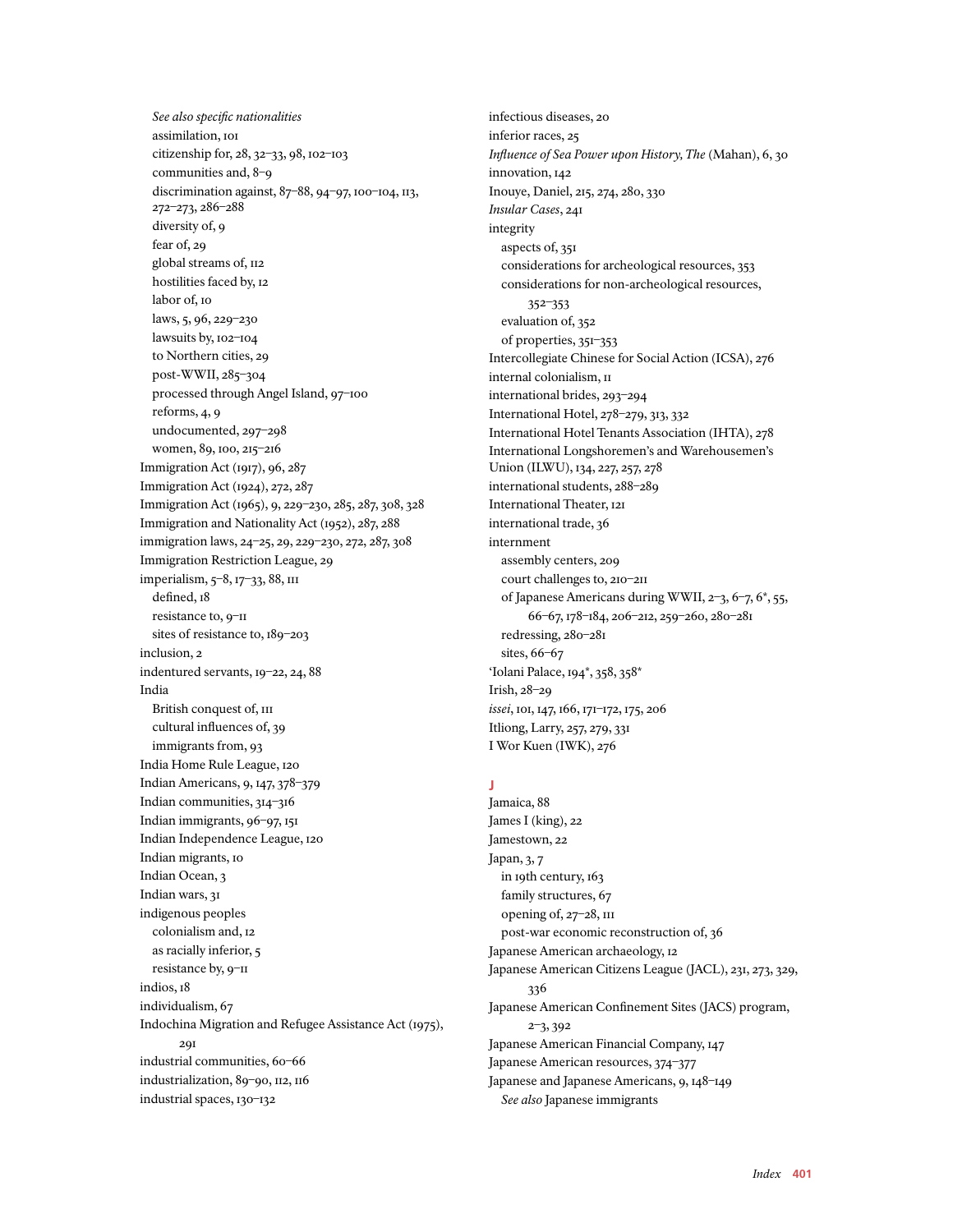archaeological sites, 55 architects, 173–184 architectural legacy of, 161–187 architecture and landscape of, 12–13 communities, 133 discrimination against, 178 entrepreneurs, 150-151 family structures, 67 internment of, 2–3, 6–7, 6\*, 55, 66–67, 178–184, 206–212, 259–260, 280–281 *issei*, 101, 147, 166, 171–172, 175, 206 in logging industry, 64 military service of, 213–214, 259–260 *nisei*, 206, 211 status of, 103 unionization by, 134 women, 92, 171–172, 213, 272 workers, 5, 8 during World War II, 66–69, 205–222 WWII historic sites, 357–358 Japanese and Korean Exclusion League, 172, 272 Japanese bathhouses, 120 Japanese cemeteries, 68–69 Japanese Cultural and Trade Center, 177–178 Japanese culture, 101, 163-164 Japanese empire,  $III$ Japanese gardens and landscape design, 165-170 Japanese Gulch Site, 377 Japanese immigrants, 90–92, 299 Angel Island and, 99–100 communities of, 101 discrimination against, 95–96 Japanese Language Schools, 374–375 Japanese Mexican Labor Association (JMLA), 128 Japantowns, 60, 184–188, 332, 376–377 Jarvis, Jonathan, 2 Jefferson, Thomas, 26 Jersey City Asian Merchant Association (JCAMA), 314 Jewell, Sally, 2 Jindal, Bobby, 334 Jinsha Mission shrine, 168, 168\* Johnson, Lyndon B., 230 Johnson-Reed Act, 272 Jones Act, 32

# **K**

Kaho'olawe, 10, 10\* Kake Cannery, 356 Kalama Valley, 279 Kalaupapa Leprosy Settlement, 361 Kalayaan collective, 278 Ka Lea, 365 Kaloko-Honokôhau National Historical Park, 364 Kamakahonu, 364–365

Kam Wah Chung Company Building, 355 Kanahele, Edward, 199 Kânaka Maoli, 10–11, 235 Kanaloa Kaho'olawe, 192–196 Kaneena (chief), 34\* Kang, Kristy H. A., 321 Katipunan ng mga Demokratikong Pilipino (KDP), 278 Kaunolu Village Site, 364 Kawabe, Harry Sotaro, 150 Kawaiaha'o Church and Mission houses, 358–359 Kawakita, Saichiro, 182 Keku Canning Company,  $II4^*$ Kenny, Robert, 214 Kikuchi-Yngojo, Robert, 264 Kim Brothers Company, 151 Kimura, Masaharu, 182 King, Rodney, 320 kin networks, 112, 115, 116, 119 Kiyota, Minoru, 209 Knox, Frank, 207 Kochiyama, Yuri, 260, 275 Koga, Keisaburo, 150 Kokusai Theater, 121 Korea, 36 Korean immigrants, 8, 92, 100, 119–120, 143, 151, 272 Korean Immigrant Workers Association, 135 Koreans and Korean Americans, 9 communities, 9, 101–102, 146, 319–321 race riots and, 259 resources, 377–378 during WWII, 212, 213 Korean War, 194, 226, 285, 294, 319 Korean women, 216 Koreatowns, 320, 321 Korematsu, Fred, 260 *Korematsu v. United States*, 211, 260 Kuru, Masamichi, 164 Kushubiki, Peter Yumeto, 164 Kwan, Nancy, 262 Kykuit Japanese garden, 181\*

# **L**

labor agricultural, 131 Chinese, 61–63, 88–90, 120, 134, 257 demand for, 112, 115 exploitation, 19–22, 88 history of Asian American, 127–136 immigrant, 286–288 racial oppression and, 256–261 resistance, 133–135 strikes, 103–104, 133–135, 257 transient, 115, 131 labor activism, 103–104, 131, 134, 257–258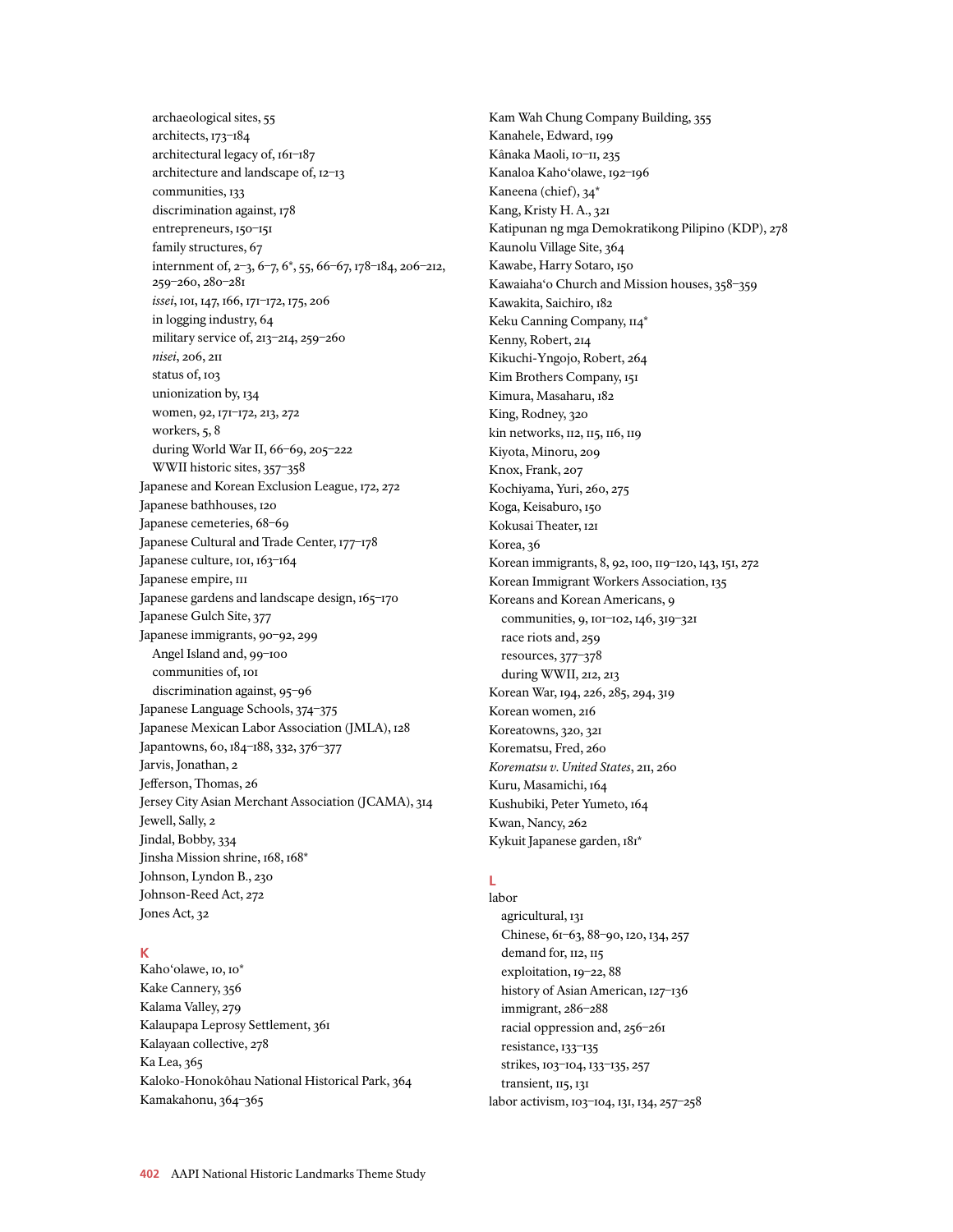labor camps, 54 Lâhainâ Historic District, 363 Lai, Him Mark, 150 land laws, 214, 273, 274, 299 landmarks, indigenous perspective on, 199 landscape, sites of resistance, 191 landscape architecture, 12–13, 165–170, 361–362 land tenure, 40 language, 38, 40, 266–267 Lao Americans, 146–147 Lao refugees, 291, 292 Laputa pottery, 38 laundries, 59–60 *Lau v. Nichols*, 267, 336 League of Nations Mandate, 240 Ledyard, John, 26 Lee, Bruce, 262 Lee, Edwin, 334 Lee, Erika, 8 Lee, Mary Paik, 208 Lee, Rose Hum, 150 legal organizations, 335–337 Legitimate Ways (Leways), 275 leper colonies, 244 Lewis, Meriwether, 26 Liang, C. K., 228\* Lin, Gin, 63 Little Manila, 149, 153, 313 Little Saigon, 133, 317–318 Little Tokyo Historic District, 121, 133, 133\*, 143, 148, 185, 363 Little Tokyo People's Rights Organization (LTPRO), 278 Liu, Carol, 332 livestock, 118 Loaloa Heiau, 365 Locke, Gary, 334 Locke Historic District, 363 Lodge, Henry Cabot, 31 logging, 64 London Company, 22 Long Beach, 132 Los Alamos Scientific Laboratory, 135–136 Los Angeles, 121, 133, 143, 144\*, 148, 149, 214–215, 289, 298, 320–321 Louisiana Purchase, 26, 27 Lowell, Massachusetts, 146 Luce-Celler Act, 273, 287, 287–288 Luke, Wing, 330–331

# **M**

Macao, 21 MacArthur, Douglas, 290 *Madame Butterfly*, 262 Maeda, Daryl, 11 "magnate" phenomenon, 150–152 Magnuson Act, 273, 287 Mahan, Alfred Thayer, 6, 30 Maki, Jack, 270\* Malay Peninsula, 39 Malcolm X, 260, 275 malnutrition, 21 Malo, David, 26 *man@ngs*, 313 *Manchurian Candidate, The* (film), 226 Maneki restaurant, 173 Mangaoang, Ernesto, 274\* manifest destiny, 5, 6, 27–31, 32, 190 Manila Galleon trade, 8, 18 Manila men, 258 Manzanar, 209, 210, 210\* Manzanar Committee, 280 Manzanar riot, 209 Mao Zedong, 226, 277 maps, 37–38 Marcos, Ferdinand, 278, 311 Mare Island Naval Shipyard, 132\* Marianas, 192, 235 maritime industries, 64–65 markets, 145–146, 147, 148–149, 150 Market Street Chinatown Archaeology Project, 58–59, 74 marriages, 114, 215, 216, 226, 262, 293–294, 319 Marsh, Kelly G., 8–9 Marshall Islands, 3, 236 masculinity, 70 mass migration, 36 Masuda, Minn, 275 material culture, 56–60, 70–73 Matsui, Robert, 231, 231\*, 280 Matsui, Yasuo, 176–177 Matsumoto, George, 180 Matsunaga, Spark, 280 Mauna Kea Adz Quarry, 365 Mauritius, 19 McCarran-Walter Act, 229, 273, 274, 287 McDermott, Jim, 136 McGee, Frederick, 31 McGregor, Davianna, 10 McKinley, William, 30, 31, 240 Media Action Network for Asian Americans, 264 medicine, 70, 72 Mendocino Joss House, 370 mercantilism, 22–23 merchant marines, 114 mestizos, 18 Mexican-American War, 27 Mexicans, 32 Mexico, 4, 8, 17–19, 27, 40 *Meyer vs. Nebraska*, 266 Miami Confederacy, 23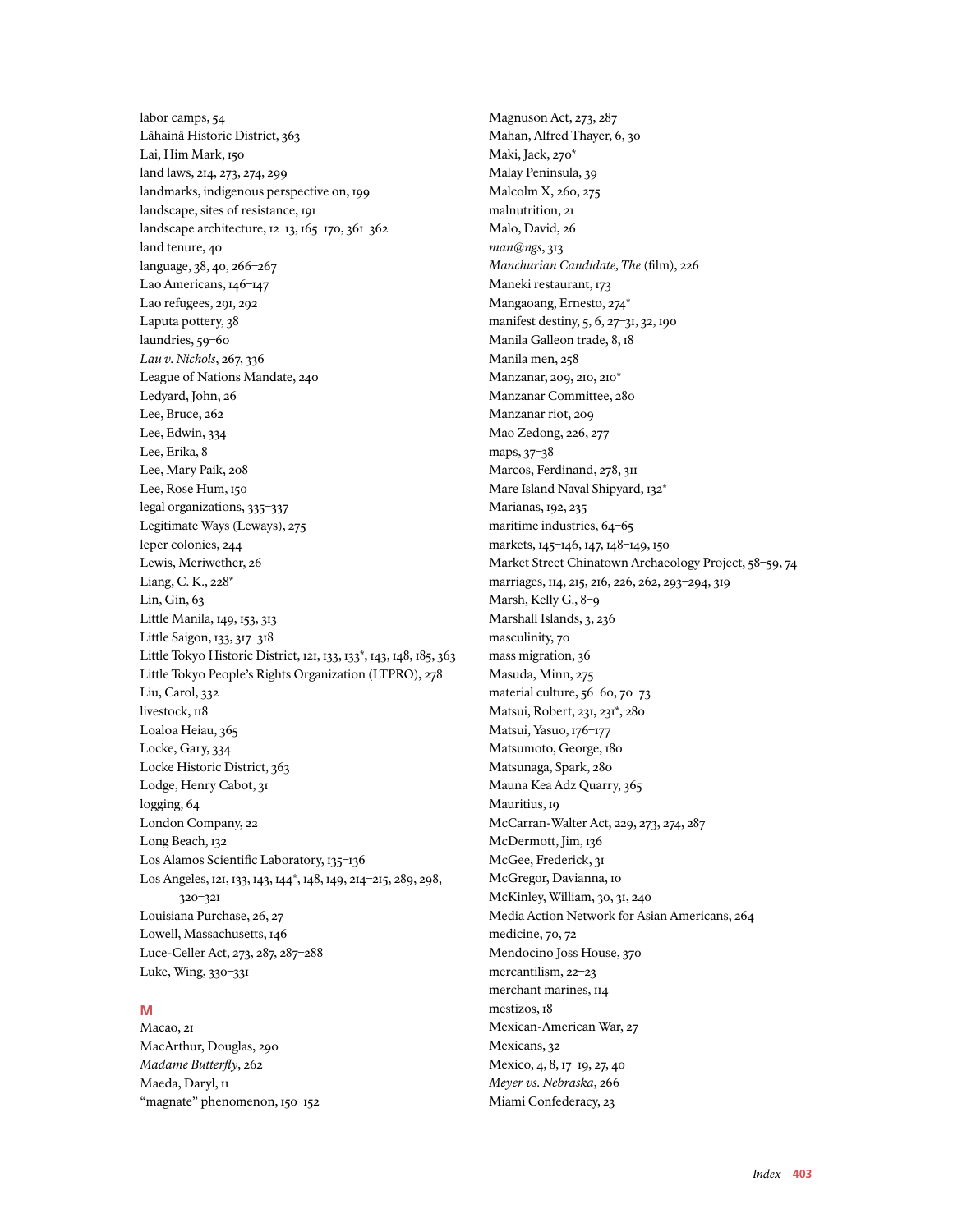migrant labor, 5, 8, 10 migration *See also* immigrants and immigration chain, 230 mass, 36 networks, 89, 112–114 Pacific Islanders, 238–240, 242–243 pre-historical, 38 militarism, 131–132, 275 militarization, 244–245 military bases, 9, 132, 198, 245, 290–291 military brides, 293–294 military service, 212–213, 259–260 military training academies, 120 Miller Gulch Sawmill Site, 373 Mineta, Norman, 231, 280, 332, 333 mining, 62–64 mining camps, 12, 72–73, 75\* Mink, Patsy, 231, 274, 330\*, 331, 333\* Minnesota Adopted Koreans (MAK), 319–320 missionaries, 26, 40, 130, 286 *Miss Saigon*, 262 Moa'ulaiki, Kaho'olawe, 188\* mobility, 42–43 model minority, 228–229, 273–274, 337 *Mo Hock Ke Lok Po v. Stainback*, 266 Monroe Doctrine, 30 Monterey Bay, California, 147–148, 152 Monterey Park, California, 309, 334 Mo'okini Heiau, 362 Mo'olelo O Koho'olawe, 193 Moore Gulch Placer Mining Community, 380 Morris, Robert, 23, 26 mortality rates, of indentured servants, 21 mortuary behavior, 68–69 Moua, Mee, 333–334 moved buildings, 366 Mt. Vernon, 2 Mukaida, Sam, 276\* multinational companies, 36 municipal policing, 120 Murray, Hugh, 25 Museum of Chinse in America (MOCA), 310–311, 310\* music, 264–265 Muslims, 117, 298 mutual aid societies, 8, 114–117 *My America or Honk if You Love Buddha* (1997), 255

## **N**

Nagasaki, 281 nail salons, 320 Nakanishi, Don, 332 Nakashima, George, 181–182, 359–360 Nan Madol, 43–44

Na`puti, Tiara R., 8–9 National Act (1940), 32 National Asian American Theatre Company, 263 National Coalition for Redress and Reparations (NCRR), 280 National Council of Asian Pacific Americans (NCAPA), 337 National Defense and Highways Act, 185 National Defense Education Act, 266 National Farm Workers Association (NFWA), 131, 279 National Historic Landmarks (NHLs), 2, 7\*, 13, 54, 152 application of criteria to AAPI properties, 353–367 areas of significance, 349 with Chinese American associations, 342, 367–373 criteria exceptions, 348–349 criteria for evaluation, 347–350 with Filipino American associations, 378 with Indian/Southeast Asian associations, 378–379 integrity of, 351–353 with Japanese American associations, 342, 373–377 with Korean American associations, 377–378 with Pacific Islander associations, 342 period of significance, 349–350 property types, 345–346 registration requirements for designation of, 341–381 Study List, 343–344, 383–389 thematic framework, 350–351 national historic sites Asian Americans and, 127–139 community spaces and, 130–132 industries and, 130–132 reframing, 129–130 resistance and counter narratives, 133–135 National Historic Sites Act, 152 nationalist movements, 101, 103, 192 National Japanese American Student Relocation Council, 211 National Oceanic and Atmospheric Administration (NOAA), 43 *National Park Seminary*, 160 National Park Service (NPS), 2, 4, 152, 153 National Register of Historic Places (NRHP), 2, 13, 54 archaeology and, 75–76 Pågat, 5\*, 10 national significance, within past 50 years, 367 National Woman Suffrage Association, 28 Native American and Indigenous Studies Association (NAISA), 36 Native Americans, 4, 17, 18 citizenship of, 25, 32 colonies and, 22 Dawes Act and, 32 land of, 23 treaties with, 23, 32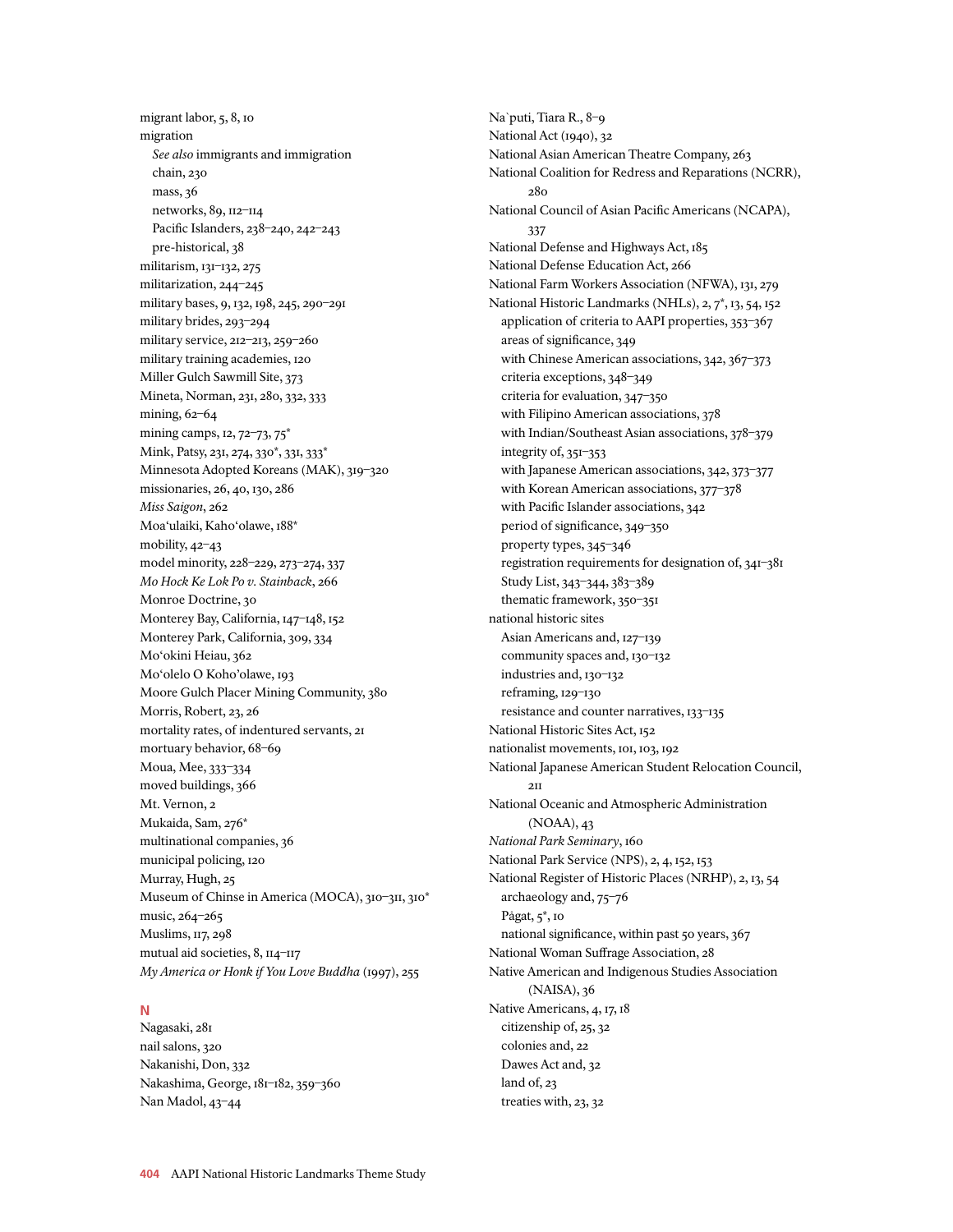treatment of, 31 Native Hawaiians, 2, 5, 6, 10, 20, 240, 241, 242, 245, 265, 266, 279, 329 nativism, 5, 287 naturalization, 24, 25, 29, 32–33, 96, 272–273 Naturalization Act, 24, 25, 103, 142, 287 natural resources, 112 Naves, Vincent, 274\* navigational skills, 42 navy, 30 New Bedford, Massachusetts, 6 New Caledonia, 40 New Chinatown, Los Angeles, 144\* New Democrats, 275 New Guinea, 38 New Mexico, 27 New Orleans, 8, 258, 318 New People's Army (NPA), 278 New Spain, 18–19, 25 newspapers, 147 New World, 18 New York City, 29, 134–135, 145, 175, 177, 276, 298 New Zealand, 12, 40 nightclubs, 121 Niiya, Brian, 6–7 Nikkei communities, architecture in, 170–173 99 Ranch Markets, 150 Nippon Kan Hall, 173 Nippon Kan Theater, 121 *nisei*, 206, 211 Nishiura, 168 Nitz, Michael, 258, 281 "noble savages," 40 noble savages stereotype, 245 Northern Mariana Islands, 3, 9, 235, 241 Northwest Asian American Theater, 263 Northwest Passage, 25 Northwest Territory, 23 NPS programs, 152, 391–392 nuclear testing, 194, 245 nurses, 290, 312

# **O**

Oakland Japantown, 377 Obama, Barack, 298 Obata, Gyo, 180 objects, 346 oceangoing vessels, 42–43 Ogawa, Frank, 330 Okamoto, Rai Yukio, 185–186 Okihiro, Gary, 5–6 Okinawan community, 212 Old Koloa Mill, 131 Old Sugar Mill of Koloa, 130, 131, 359 Olympics, 9 Operation Babylift, 296 opera troupes, 120–121 opium, 60, 73, 74\* opium dens, 120 Opium Wars, 8, 20, 88, 111, 286 Oregon, 27 Oregon Territory, 27 Organic Act of Guam, 198 organizational infrastructure, 335 Organization of Chinese Americans (OCA), 336 orphans, 226, 296 Osaki, Wayne, 185–186 O'Sullivan, John, 27 Ouray, Colorado, 59–60 Ouray Chinese Laundry/Vanoli Site, 373 Overseas Chinese archaeology, 54–55 overseas contract workers, 313 Ozasa, Saburo, 174 Ozawa, Takao, 103, 273 *Ozawa v. United States*, 273

# **P**

Pacific Coast Hindustan Association, 120 Pacific Coast Japanese Association Deliberation Council, 273 Pacific Islanders, 2 *See also* Asian Americans and Pacific Islanders cultural histories, 42–44 distinctiveness, from Asian cultures, 36–37 epochal chronologies, 38–42 heritage of, 235–252 historic preservation for, 11–12 history of, 242–246 homelands of, 237–238 migration of, 238–240, 242–243 mobilities, 35–44 navigational skills, 12 political relationships, 240–241 presence in U.S., 241–242 resistance by, 245–246 voyaging by, 238–240, 244–245 Pacific Islands, 3-4 cartographies, 37–38 colonization of, 36, 37, 40, 244–245 contemporary political entities, 48–50\* decolonization of, 40–41 historic preservation programs in, 246–247 history of, 242–246 militarization of, 244–245 remembrance and commemoration in, 247 scientific expeditions in mapping of, 47–48\* settlement of, 38–39 Pacific Ocean, 3, 5, 12, 37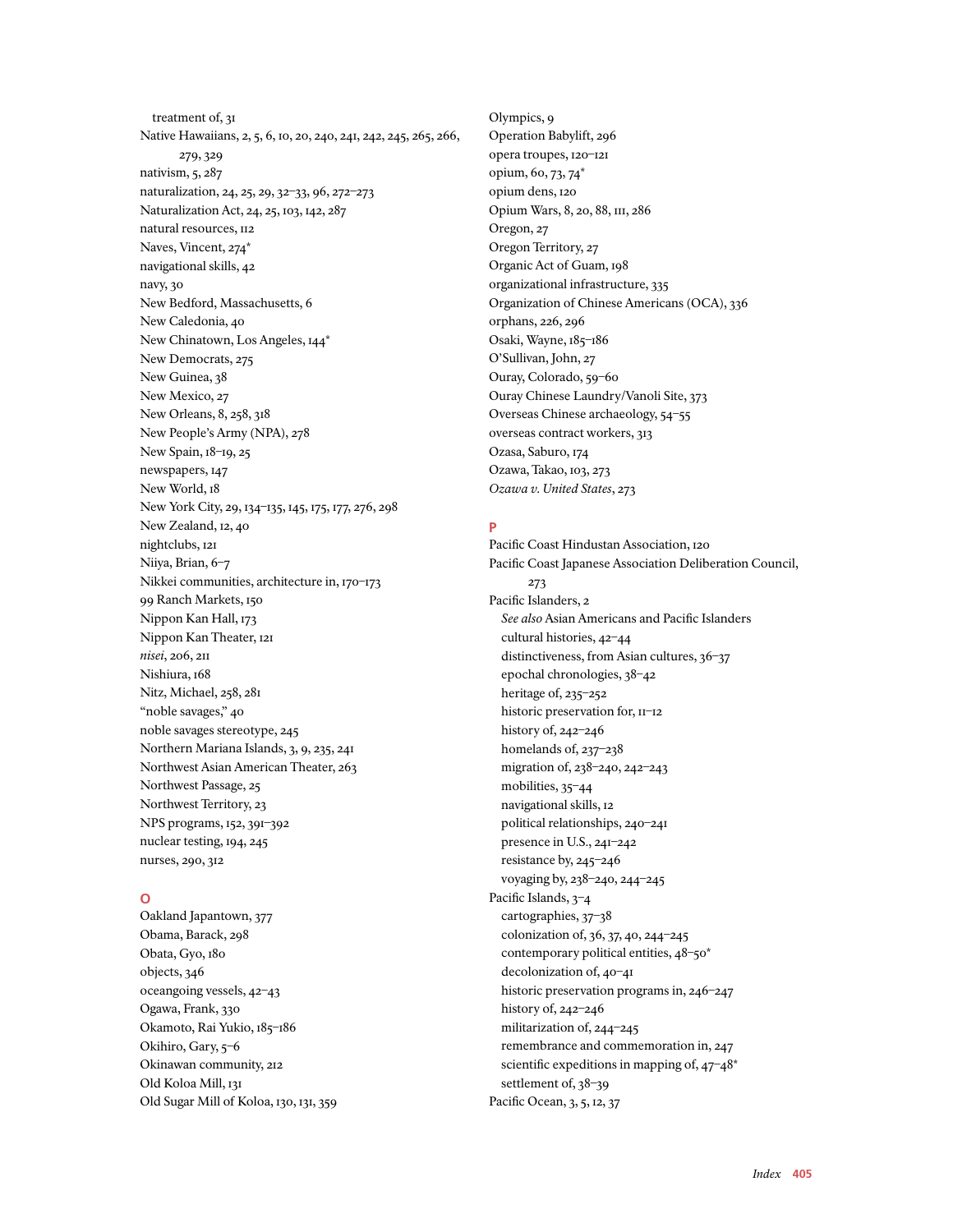Pâgat, Guam, 5\*, 10, 195–198 Page Act (1875), 89, 272 Pago Pago, 32 Pakistan, 3, 93 paleogeography, 37 Palmyra Atoll, 240 Panama, 21 Panama Hotel, 133, 173, 174, 362 Pan Asian Repertory Theater, 263 Papahãnaumokuãkea Marine National Monument, 43 "paper sons," 98–99 Parker, Daniel, 23 Passport in Time program, 75 Patels, 9, 151 Payette National Forest, 75 Peace and Freedom Party, 275 Peace Pagoda, 184\* peanut galleries, 121 Pearl Harbor, 206, 259 Pearl S. Buck House, 360-361 People Against Chinatown Evictions (PACE), 278 period of significance, 349–350 "perpetual foreigner," 36 Perry, Matthew, 27–28 Peru, 20, 21 Philippine-American War, 281, 285 Philippines, 3, 4, 5, 8, 18, 40, 132, 136 Cold War and, 226–227 under Marcos, 278, 311 political destabilization in, 290 Spanish-American War and, 30–31 status of, as U.S. territory, 32 U.S. control of,  $III$ U.S. war in, 31–32 Philippine Sea, 3 Phoenix Hall, 163-164 physical landscape, transformation of, 118–119 "picture brides," 92, 96\*, 99, 272 picture brides, 272, 319 Pierce, Idaho, 73 pig-dealing, 21 Pi'ilanihale Heiau, 359 Pilipino American Collegiate Endeavor (PACE), 276 Pio DeCano case, 214 place, 43-44 memories through, 1–2 names, 191 plantations, 19–22, 20\*, 32, 40, 88–91, 112, 113 Platt Amendment, 32 *Plessy v. Ferguson*, 31 Pokaneloa, 10\* political associations, 119–121 political history, 10–11 political mobilization, 230–231, 327–338

political participation, 327–338, 329–331 political relationships, 240–241 politicians, 231, 331 Polk, James, 27 Pol Pot, 292 Polynesians, forced labor of, 20 pool halls, 120 pop culture, 261–265 population growth, 285–286, 307–308, 332–335 porcelain, 23, 56, 66 Poston War Relocation Center, 134\* postwar global order, 226–227 power relations, colonial, 1 Promontory Summit, 12, 129 properties commemorative, 367 integrity of, 351–353 reconstructed, 367 religious, 365–366 property types, 345–346 prostitution, 120, 272 protectorates, 40 proximate businesses, 146 public office holders, 331, 332–335 Puerto Rico, 8, 10, 17, 30, 31, 32, 132, 241 Pure Land Buddhism, 171

# **Q**

Qing Empire, 88 Quan, Jean, 334 quota system, 287

# **R**

race, 24–25, 29, 32, 103 race riots, 94, 97, 214–215, 258–259 racialized management, 130–131 racial oppression, 256–261 racial tensions, 320–321 racial triangulation, 228–229 racism, 5, 7, 30, 31, 97, 213, 214–215, 228–229, 259, 274, 281, 332 ragpicking, 62\* rags-to-riches stories, 150 railroads, 60–62, 89, 112, 129, 131, 256 Rapa Nui (Easter Island), 20, 40 rape, 21 rational action theory, 153 Reagan, Ronald, 281 reconstructed properties, 367 Red Guard Party, 275–276 Refaluwasch, 235, 239 refugees, 4, 9, 143, 230, 285–286, 290–293, 298, 317, 319, 332 regional economic complexes, 147–149 religion, 116–117, 173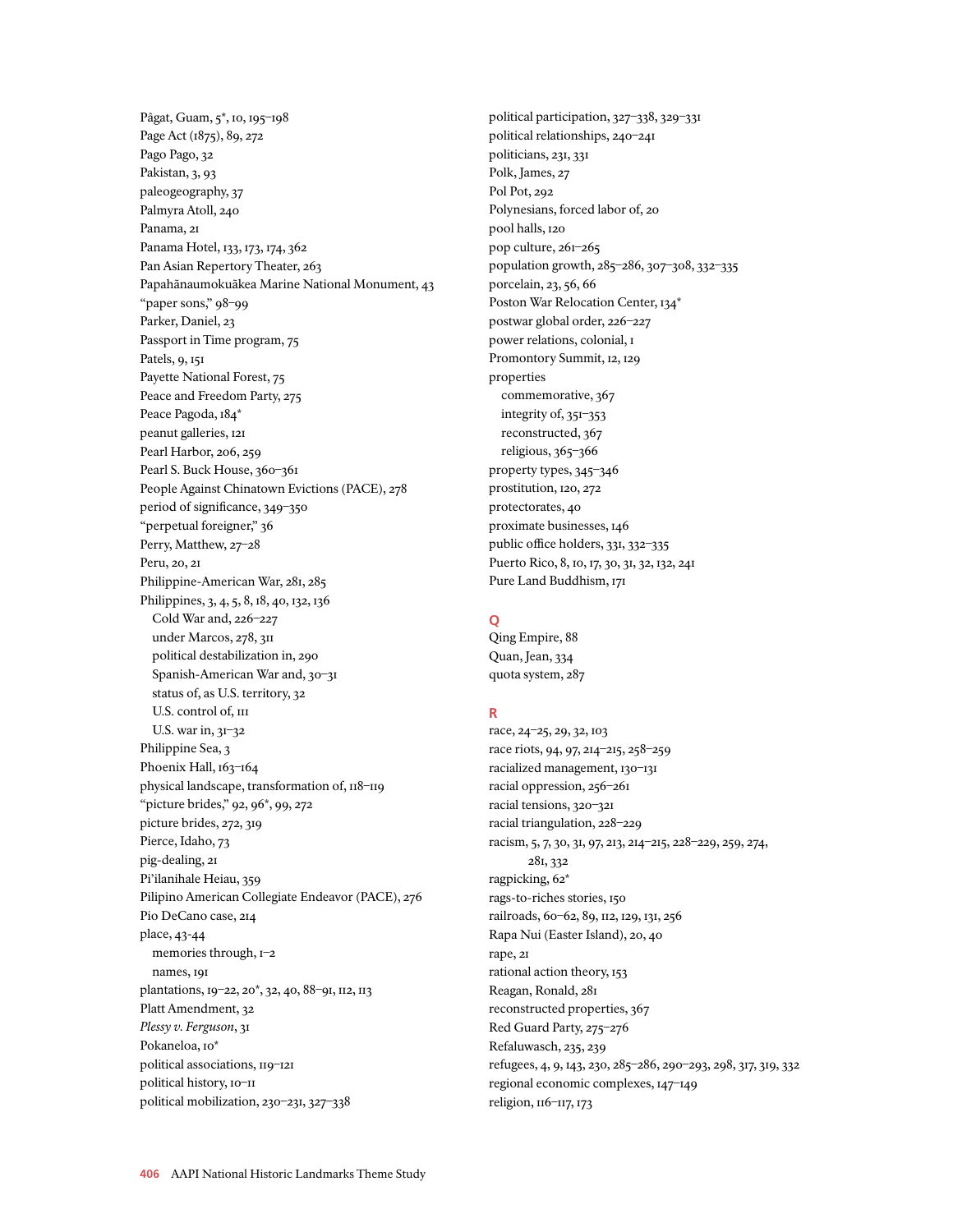religious properties, 365–366 religious schools, 117 remembrance, 247 Republic of Hawai'i, 193–194 Republic of Palau (ROP), 236 Republic of the Marshall Islands (RMI), 236 Rescission Act (1946), 290 resistance, 133–135 activism and, 265–266 labor, 133–135 nature of, 192 by Pacific Islanders, 245–246 racial oppression and, 256–261 restoration and, 194 sites of, 189–203 strategies, 1, 9–11, 12 restaurants, 120, 121, 146–147, 149, 173, 239 revitalization, 245–246 Revolutionary War, 23 Reynolds, L. D., 265 Riverside Chinatown, 74–75, 371–372 Rodrigo, Tony, 335\* rooming houses, 144 Roosevelt, Franklin D., 7, 256 Roosevelt, Theodore, 27, 30, 272 Roque, Frank, 282 Ross, Doug, 12 rural activism, 279 rural communities, 60–66

# **S**

Saarinen, Eero, 177 Saarinen, Eliel, 177 Sacramento, California, 57–58 Sahul, 38 Sakata, Harry Kyusaburo, 169–170 Salazar, Ken, 2 Salinas Lettuce Strike, 103–104 saloons, 120 Samoa, 3, 17, 32, 36, 235, 237 Samoans, 36 sandalwood, 131 San Francisco, 131, 132, 276–277, 299 San Francisco Chinatown, 62\*, 101, 145\*, 308, 370–371 San Francisco State College, 379 San Francisco State University,  $II, II^*$ San Jose Japantown, 376 San Miguel Abalone Fishery, 379 San Miguel Island, 64 Santos, Angel, 234\* Sasaki, Bob Hideo, 162, 183–184 Sawahata, Alfred Kadzuo, 178 sayings, 191 School for Indian Languages and Cultures (SILC), 316

schools, 147, 266–267, 272 seafaring, 42–43 sea power, 30 Seattle, 132, 145, 146, 173, 330–331 Seattle Buddhist Church, 171, 175 self-determination, 241, 245–246 September 11, 2001, 281–282, 298 Serramonte Mall, 149 "Serve the People," 277 sexuality, 69-73 Shah, Nayan, 8 Shimamoto, George Gentoku, 168 Shinto shrines, 167-168, 167\* Shinzaburo, 168 Shiota, Takeo, 176 Shivers, Robert, 207 shrines, 167-168 Sikh immigrants, 117, 151, 281–282, 314 Sikh Temple,  $118*$ Silicon Valley, 9 Silva, Noenoe, 1 silver, 18 Singh, Jawala, 151 Singh Saund, Dalip, 329 Si Saito, Siberius, 178–179 Sister Cities movement, 186 sites, 346 without buildings or structures, 366 sites of resistance case studies, 192–199 genealogy of place, 191–192 indigenous perspective on, 199 Kanaloa Kaho'olawe, 192–196 landscape, 191 Mo'olelo O Koho'olawe, 193 Pâgat, Guam, 195–198 restoration of, 194 Six Companies, 367–368 slavery, 19–22, 24–25, 27, 28, 88 small businesses, 141–156, 239, 320 Smith, Adam, 23 Smith, John, 22 social Darwinism, 5, 30, 190 social institutions,  $II4$ <sup>-117</sup> social relationships, 59–60 social service organizations, 337 Sociedad de Beneficencia de los Hispano Filipinos, 8 Sodhi, Balbir Singh, 282 Solomon Islands, 3 Song, Alfred H., 330 songs, 191 South Asian American Digital Archives (SAADA), 316 South Asian immigrants, 92–93, 96–97, 100 South Asians, 24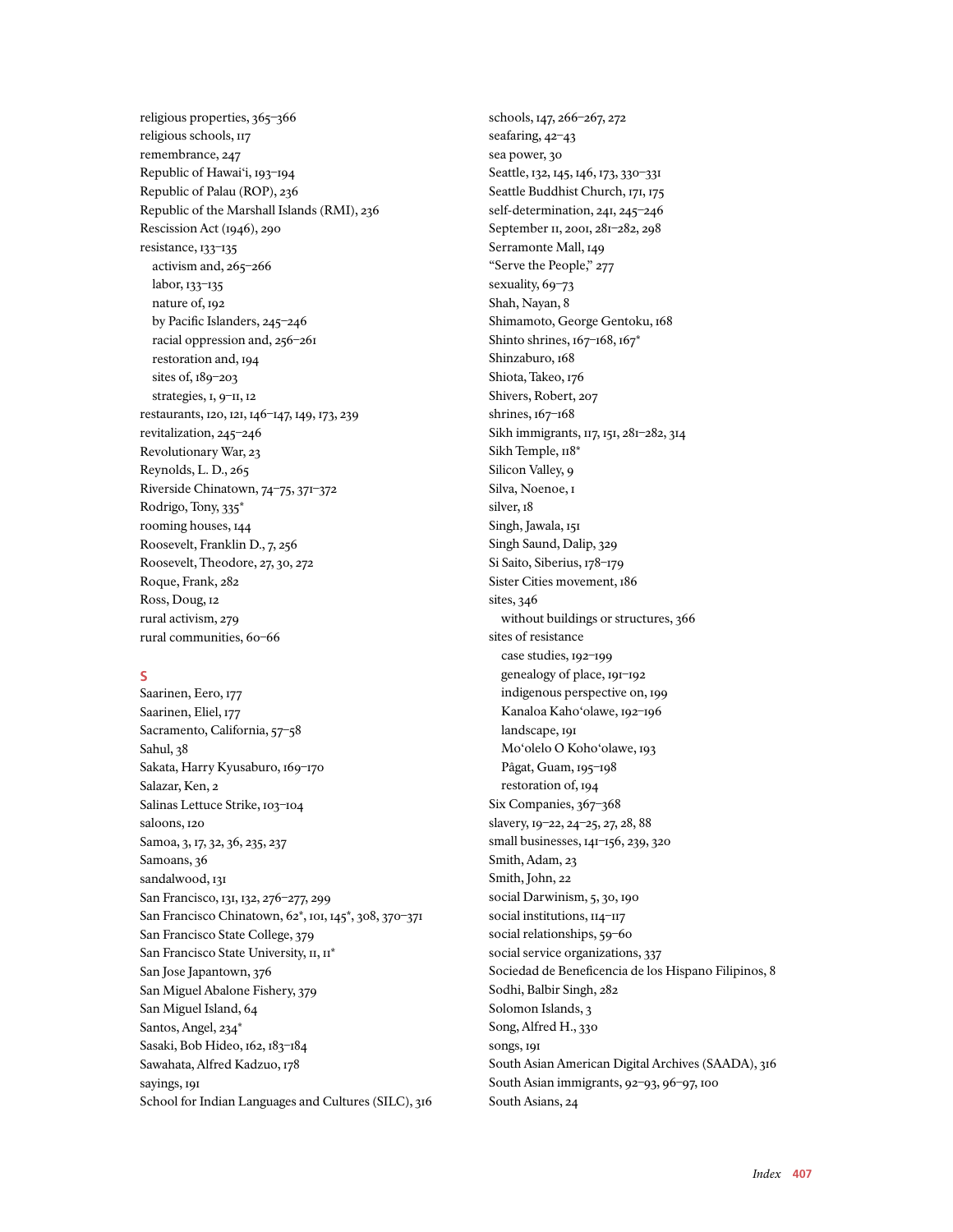Angel Island and, 100 backlash against, 96–97 in Civil War, 29 communities, 102, 146 forced labor of, 19, 21 South China Sea, 3 Southeast Asia, 36 forced labor in, 19 refugees from, 4, 9 Southeast Asian communities, 9 Southeast Asian resources, 378–379 South Pacific Commission (SPC), 40–41 Southwest, 27 Soviet Union, 7, 226 *See also* Cold War Spain, 18, 30, 31 Spanish-American War, 10, 30–31, 198, 259, 281 Spanish empire, 4, 8, 18–19 spiritual institutions,  $\frac{1}{4}$ –117 Stanton, Elizabeth Cady, 28 steamships, 112, 114 stereotypes, 36, 245, 263–264, 319 Stillman, Amy, 11–12 Stockton, California, 313 stories, 191 strikes, 103–104, 131, 133–135, 257 Strong, Josiah, 30 structures, 191–192, 345–346 student activism, 11, 260–261, 276–277 Su, L. T., 150 Subic Naval base, 132 suffragist movement, 28 sugar capitalism, 131 sugar plantations, 19–21, 20\*, 32, 89–90, 113, 131 Summit Camp, 61–62, 372 Sunda, 38 Sun Yat-Sen, 192 Sutter, John, 27

## **T**

Taft, William Howard, 32 Taiping Rebellion, 88 Takahashi, Motoyuki, 182 Takamine, Jokichi, 169 Takase, Hayahiko, 186 Takei, George, 263, 267, 268 Takima-Pena, Renee, 255 Tanaka, Umekichi, 172 Taney, Roger Brooke, 32 Taotao Håya (Chamorro), 5, 10, 235 Tape, Mary and Joseph, 102 *Tape v. Hurley*, 272 Taruc, Luis, 227 Tasmania, 38

Tea Act, 23 teahouses, 170\* tech industry, 151 temples, 168, 170–171, 174–175, 314 territorial regional complexes, 147–149 terrorism, 281–282, 298 Texas, 27 Texas Republic, 27 Thailand, 292 theaters, 120, 121, 263 Thind, Bhagat Signh, 103, 273 Third World Liberation Front (TWLF), 7, 11, 231, 260, 276, 277 13th Amendment, 28 Thompson, Nainoa, 42–43 Tiananmen Square Massacre, 290 Tiger Brigade, 213 Tinker, Hugh, 19 tobacco, 19, 22, 73 Tokelau, 40 Tonga, Kingdom of, 40 Toothman, Stephanie, 2 Topaz Relocation Center, 7\* torture, 31 tourism, 146, 308 heritage, 74–75 *Toyota v. United States*, 273 Toyo-za theater, 121 trade with China, 23–24, 27–28, 32, 39, 130 fur, 25 international, 36 Manila galleon, 8, 18 mercantilism, 22–23 silver, 18 transcontinental railroad, 5, 12, 129, 256 transnational adoptions, 296–297 transnational organizing, 278 transportation routes, 36, 112, 129–130 transracial adoption, 296–297 travel writing, 227–228 Treaty of Greenville, 23, 32 Treaty of Guadalupe-Hidalgo, 27 Treaty of Kanagawa, 28 Treaty of Paris, 23, 31 Trinidad, 88 Truman, Harry, 226, 273–274, 290 Trust Territory of the Pacific Islands (TTPI), 36, 240–241 Tsumanuma, Iwahiko, 175–176 tuberculosis colonies, 244 Tule Lake camp, 211 Turlock Assembly Center, 6\* Turner, Fredrick Jackson, 29 Tydings-McDuffie Act, 97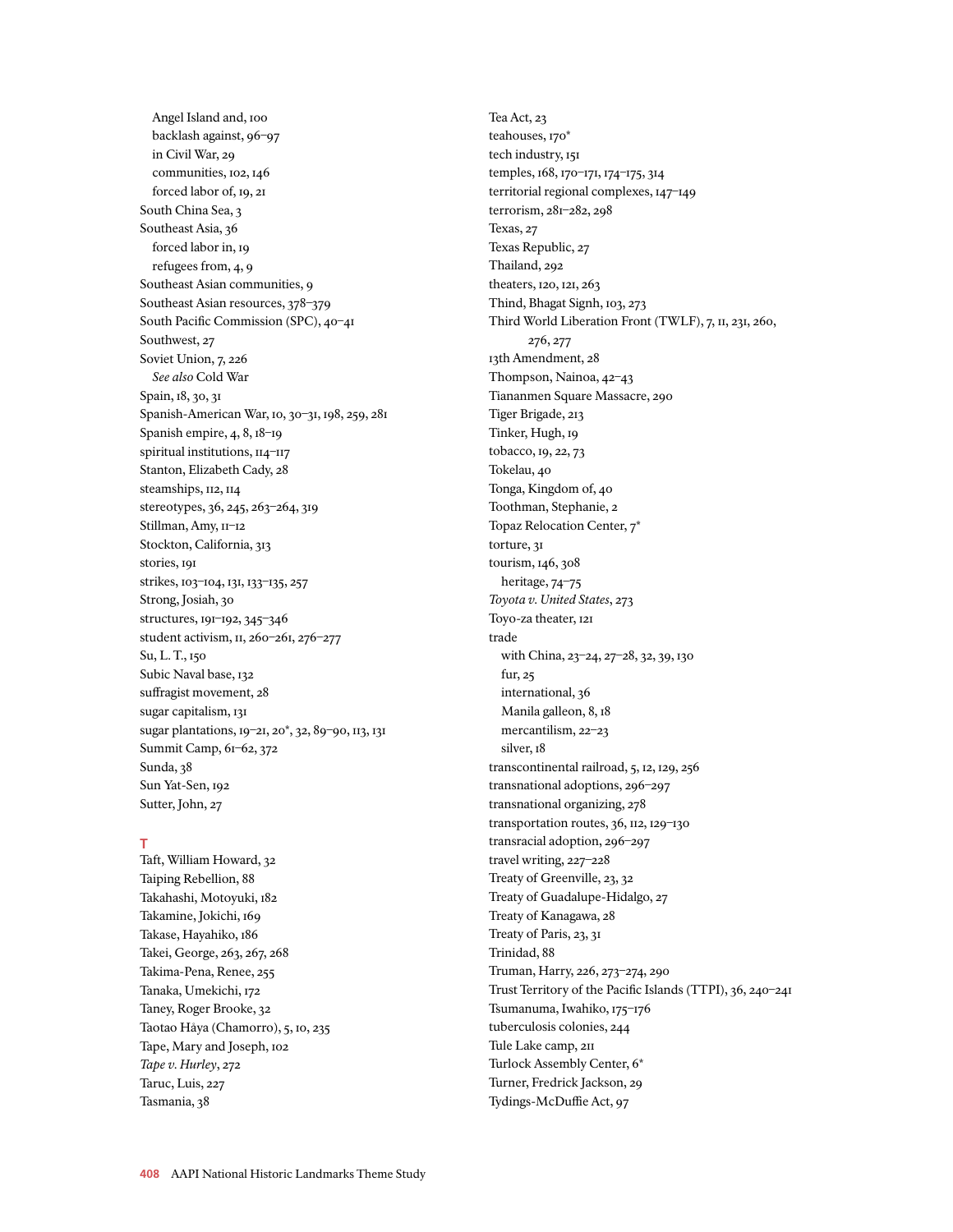## **U**

Underrepresented Community Grants, 391–392 undocumented immigrants, 297–298 unexploded ordnance (UXO), 244 unincorporated territories, 241 Union of Democratic Filipinos (KDP), 264 United Farm Workers of America, 257, 331–332 United Nations, 9 United States, 21–22 Asian immigrants to, 24 citizenship, 24, 25, 28, 32–33 Civil War, 28–29, 259 during Cold War, 225–232, 273–274 colonial, 4, 17, 18–19, 22 empire of, 4–8 foreign policy of, 231, 285 immigration laws, 24–25, 96, 229–230, 272, 287, 308 immigration to, 29, 87–108 imperialism, 17–33 independence for, 23–24 labor exploitation in, 19 race in, 24–25 slavery in, 22, 24–25 westward expansion, 23, 26–28 *United States v. Bhagat Singh Thind*, 273 urban communities, 133 urban redevelopment, 278–279 urban renewal, 185 USA PATRIOT Act, 298 U.S. Colored Troops (USCT), 29 U.S. Constitution, 5 U.S. Immigration Center, Angel Island, 1\*, 2, 87, 97–100, 97\*, 354 U.S. military, 10, 36, 114, 131–132, 194–195, 198, 212–213, 245, 290, 312 U.S. Navy, 132, 194, 196, 198 USS *Maine*, 30, 30\* U.S. soldiers, children born to, 9, 114, 294–296 U.S. territories, 235–237, 240–241 U.S. Virgin Islands, 8

#### **V**

vaudeville, 121 Vera Cruz, Philip, 264, 279, 331 Vespucci, Amerigo, 18 veterans, 290 Viernes, Gene, 136, 278 Vietnamese Americans, 9, 133, 292–293, 316–319 Vietnam War, 260, 274, 276, 285, 290–291, 292, 296 violence, 314 anti-Asian, 135, 258–259, 281–282, 314, 336 against Chinese immigrants, 94 against immigrants, 113 Virgin Islands, 241

Vivekananda, Swami, 117 Vo, Linda, 9 voting rights, 9, 28 voyaging, in Oceania, 42–43, 238–240, 244–245

# **W**

wahi pana, 199 Wah Long Hum, 150 Wakamatsu, Norio, 181 Wakamatsu Tea and Silk Colony, 374 *Walleye Kid* (Shio), 320 Walnut Grove Japanese American Historic District, 376–377 war brides, 215, 216, 226, 262, 293–294 War Brides Act, 215 Wards Cove case, 136 War on Terror, 32 War Relocation Authority (WRA), 209–212 Warren, Earl, 207, 207\* Washington, 27 Washington, George, 2, 23 Washington Place, 360 Weaverville Joss House, 369–370 Wei Min She (WMS), 277 Wen Ho Lee, 135–136 West Indies, 88 whaling oil, 131 White House Initiative on Asian Americans and Pacific Islanders, 36, 392 whiteness, 24–25, 28, 256 White Point Hot Spring Resort, 120 white supremacists, 5 white supremacy, 6, 25, 30 Wickersham, George, 273 Willows Korean Aviation School, 377–378 Wilson, Woodrow, 4 women Chinese, 90, 100, 213 "comfort," 216 depiction of Asian, 261–262 elected officials, 331, 332 Japanese, 92, 171–172, 213, 272 Korean, 101, 319, 320 migration of, 89, 100, 215–216, 289–290 military service of, 213 war brides, 215, 216, 226, 262, 293–294 women's movement, 279–280 Wong, Anna May, 261\* Wong Chin Foo, 257 Wong How House, 372 Wong Kim Ark, 102–103, 102\* *Wong Kim Ark v. United States*, 103 worker housing, 119 workers. *See* labor